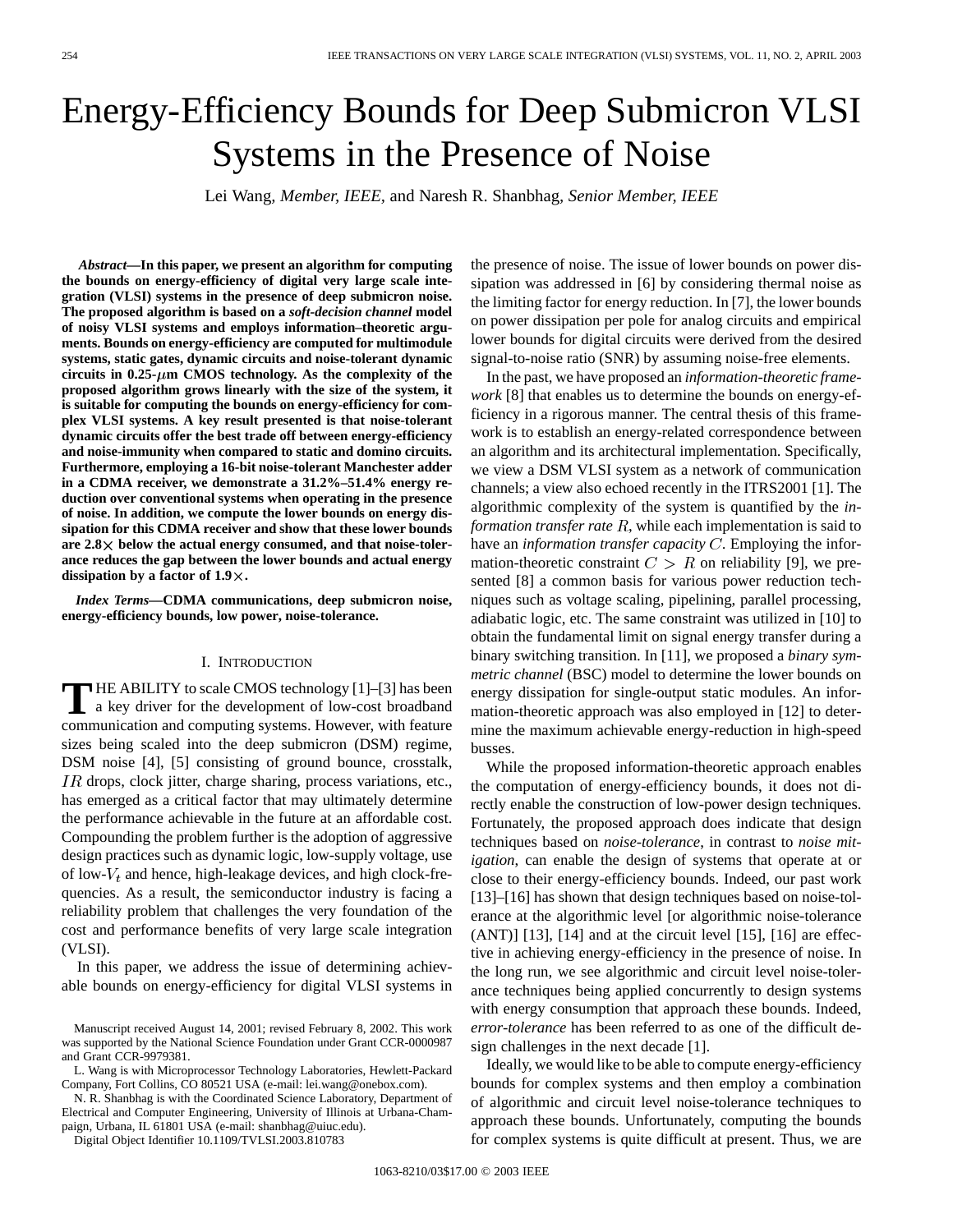faced with a "gap" between our ability to compute bounds on energy-efficiency for a specific system and our ability to devise design techniques for approaching these bounds. Fortunately, the *soft-decision channel* (SDC) model presented in this paper holds the promise that lower bounds on energy-efficiency can be computed for complex systems. An evidence of this promise is presented in this paper where we compute the bounds on energyefficiency for multi-input multi-output systems and for a CDMA receiver. Specific examples where the above mentioned gap is bridged are the chip I/O signaling [11] and the CDMA receiver example in this paper.

Employing the proposed SDC model, we obtain the lower bounds on energy-efficiency for static, domino [19], and noisetolerant domino [15] gates. We show that noise-tolerant gates have a lower bound that is smaller than the corresponding bound for a domino gate when operating in the presence of noise. This is an interesting result because noise-tolerance implies an energy overhead and thus it is not obvious that it is an energy-efficient design technique. Note that while the proposed SDC model enables us to compute the lower bounds on energy-efficiency, it does not indicate the design technique to employ. Nevertheless, this paper presents simple examples that do suggest that design techniques based on noise-tolerance can be quite effective in achieving energy-efficiency in the presence of noise.

In Section II, we briefly review our past work on the information-theoretic framework. In Section III, we propose the soft-decision channel model for noisy VLSI systems and develop the associated information-theoretic measures. In Section IV, we determine the lower bounds on energy-efficiency by solving an energy optimization problem. In Section V, we employ noise-tolerance to design an adder circuit that approaches the lower bounds on energy-efficiency in the presence of noise.

#### II. INFORMATION-THEORETIC FRAMEWORK: A REVIEW

In this section, we review our past work on the informationtheoretic framework for deriving the lower bounds on energy dissipation of noisy logic gates.

From Shannon's joint source-channel coding theory [9], the information content of a continuous source  $\mathcal X$  is given by

$$
H(X) = -\int_X f_X(x) \log_2 f_X(x) dx \tag{1}
$$

where  $f_X(x)$  is the probability density function (PDF) of a continuous-valued output  $X \in \mathcal{X}$ .

Assume that the output of the source  $\mathcal X$  is passed through a noisy transformation  $\mathcal{F}: \mathcal{X} \to \mathcal{Y}$ , i.e.,

$$
Y = \mathcal{F}(X) + N \tag{2}
$$

where F is a deterministic mapping function from  $X \in \mathcal{X}$  to  $Y \in \mathcal{Y}$ , and N denotes the noise, which is typically assumed to be white with a Gaussian distribution but could also have an arbitrary distribution. The maximum information content that the noisy transformation  $\mathcal F$  can transfer with arbitrarily low probability of error is given by its capacity as

$$
C = C_u f_c = \max_{\forall f_X(x)} I(X;Y) f_c \tag{3}
$$



Fig. 1. A simple information transfer system. (a) A 2-input OR gate. (b) The corresponding BSC model.

where  $C_u$  is the information transfer capacity per use,  $f_c$  is the rate at which the system is being operated, and  $I(X; Y)$  is the mutual information, which is defined as

$$
I(X; Y) = H(X) - H(X|Y) = H(Y) - H(Y|X)
$$
 (4)

and  $H(X|Y)$  is the conditional entropy of X conditioned on Y.

In [8], we have shown that any transformation  $\mathcal F$  with input X and output Y has an information transfer rate R given by  $R =$  $f_s H(Y)$ , where  $H(Y)$  is the entropy of the output Y and  $f_s$  is the rate at which the original input data are being generated by a source. Note that  $f_s$  can be different from  $f_c$  due to input coding. Information theory [9] indicates that it is possible to achieve an information transfer rate  $R$  with arbitrarily low probability of error (by properly coding the input) as long as  $C > R$ .

The lower bounds on energy dissipation for single-output static gates have been studied previously [11] by modeling noisy gates as a binary symmetric communication channel (BSC) and employing information-theoretic concepts. Consider a 2-input OR gate as shown in Fig. 1(a), where the input  $X$  is generated from  $\mathcal{X} = \{00, 01, 10, 11\}$ . Due to noise, the output of the gate will deviate from its nominal values. Assume that the output is passed through a hard-decision device such as a latch. The latched output, denoted by  $Y$ , can be regarded as a binary signal that contains errors with a probability  $\epsilon$ . This can be represented by the BSC model as shown in Fig. 1(b).

Employing the BSC model, the lower bounds on energy dissipation of single-output static gates can be determined under the information-theoretic constraint  $C > R$ . A key advantage of the BSC model is that it can be used to model logic errors quite easily. However, the BSC model has two disadvantages. First, the complexity of a BSC model for a complex VLSI system is very high. Second, the energy-efficiency bounds obtained using the BSC model will not be as accurate as those obtained from models that do not quantize the output and noise. In this paper, we propose a model that eliminates these drawbacks.

## III. THE SDC MODEL

In this section, we develop a SDC model for DSM VLSI systems. We first provide a physical basis for the proposed model and then develop the channel capacity formula to compute the bounds on energy-efficiency.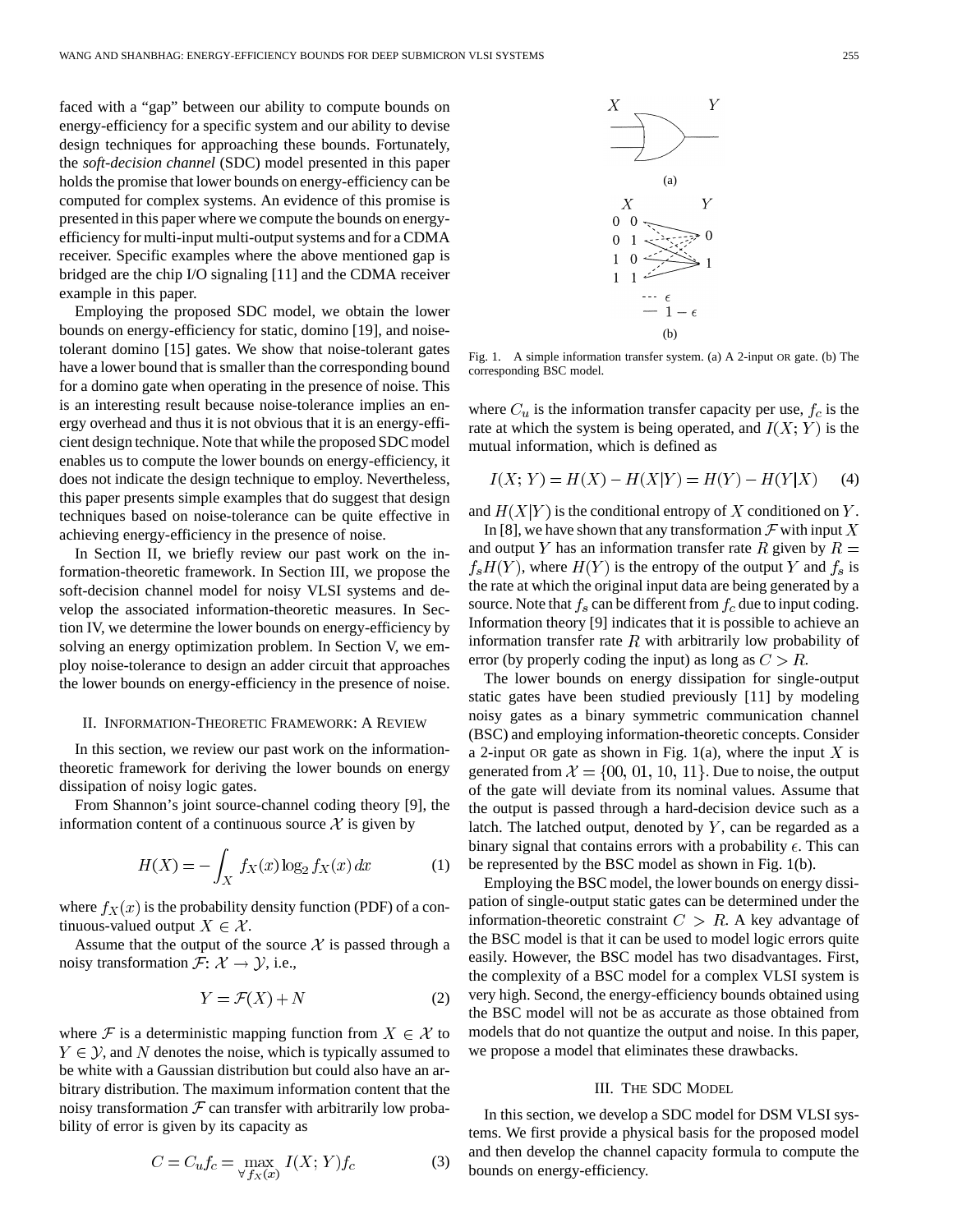

Fig. 2. The proposed SDC model for noisy gates. (a) Voltage waveforms and (b) output distribution.

# *A. SDC Model*

The proposed SDC model for a single-output noisy gate is illustrated in Fig. 2(a). In the presence of noise, the voltage waveform at the output  $Y_N$  is composed of an ideal output voltage Y and additive noise voltage  $N$  that is assumed to be independent of the input and output  $Y$ , i.e.,

$$
Y_N = Y + N.\t\t(5)
$$

The ideal output  $Y$  is a binary signal with a statistical distribution given by  $P(Y = V_{dd}) = p_y$  and  $P(Y = 0) = 1 - p_y$ , where  $p_y$  is determined by the input statistics and the logic function of the gate. The noise voltage  $N$  represents a composite effect due to thermal noise and other DSM phenomena such as ground bounce, crosstalk, charge-sharing, leakage, and process variations. In this paper, we assume that the noise voltage  $N$  has a PDF denoted by  $f_N(v)$ . From (5), the statistical distribution  $f_{Y_N}(v)$  of the noisy output  $Y_N$  can be expressed as

$$
f_{Y_N}(v) = \begin{cases} f_N(v - V_{dd}), & \text{if } Y = V_{dd} \\ f_N(v) & \text{if } Y = 0. \end{cases}
$$
 (6)

Note that  $Y_N$  can be considered as a bimodal continuous random signal whose value is either  $V_{dd} + N$  or N. A typical distribution of  $Y_N$  is depicted in Fig. 2(b), from which we can rewrite  $f_{Y_N}(v)$  as

$$
f_{Y_N}(v) = p_y f_N(v - V_{dd}) + (1 - p_y) f_N(v). \tag{7}
$$

It can be shown that the previously proposed BSC model [11] is a special case of the proposed SDC model when the input and output of a noisy gate are latched synchronously. Assume that the latch being employed has a logic threshold denoted by

 $V_{\text{th}-\text{latch}}$ . Thus, noise voltage N can introduce logic errors at the output of the latch with a probability  $\epsilon$  given by

$$
\epsilon = (1 - p_y) \int_{V_{\text{th}-\text{latch}}}^{\infty} f_N(v) \, dv + p_y \int_{-\infty}^{V_{\text{th}-\text{latch}}} f_N(v - V_{dd}) \, dv. \tag{8}
$$

There are two fundamental differences between the BSC model and the proposed SDC model. First, the BSC model quantizes noise contributions by employing error probability  $\epsilon$  in the computation of lower bounds. This requires noiseless hard-decision devices (e.g., latches) employed at the inputs and outputs of noisy gates. The proposed SDC model relaxes this constraint by modeling noiseless logic signals as binary signals with voltage levels  $V_{dd}$  and 0 V and signaling probability  $p_u$ , and DSM noise as a continuous random signal with a specific statistical distribution. Thus, all the signals and noise are captured in such a way that reflects their inherent physical nature.

Second, the proposed SDC model leads to an efficient algorithm to compute the lower bounds on energy dissipation. The computational complexity of the algorithm increases linearly with system complexity, making the SDC model applicable to complex digital systems. We will discuss this point in detail in Section IV.

# *B. Information Transfer Capacity*

We now derive the information transfer capacity for DSM VLSI systems using the proposed SDC model. We start with a simple  $n$ -input, single-output logic gate and then extend the framework to complex systems. Lemma 1 presented below provides the formula of mutual information for noisy gates. It is then employed in deriving the information transfer capacity in Theorem 1.

*Lemma 1:* Consider a noisy digital gate with  $n$  binary inputs  $X_0, X_1, \ldots, X_{n-1}$  and single output  $Y_N = Y + N$ , where  $Y$  is the noiseless output and all the noise sources contribute a noise voltage N with a distribution denoted by  $f_N(v)$ . The mutual information  $I(Y_N; X_0, X_1, \ldots, X_{n-1})$  for this gate is given by

$$
I(Y_N; X_0, X_1, \dots, X_{n-1})
$$
  
= 
$$
-\int_{-\infty}^{\infty} [f_{Y_N}(v) \log_2 f_{Y_N}(v) - f_N(v) \log_2 f_N(v)] dv,
$$
 (9)

where  $f_{Y_N}(v)$  is the PDF of  $Y_N$ , given by

$$
f_{Y_N}(v) = p_y f_N(v - V_{dd}) + (1 - p_y) f_N(v). \tag{10}
$$

The proof of Lemma 1 is straightforward. From the definition of mutual information (4), we have

$$
I(Y_N; X_0, X_1, \dots, X_{n-1})
$$
  
=  $H(Y_N) - H(Y_N | X_0, X_1, \dots, X_{n-1})$   
=  $H(Y_N) - H(N)$  (11)

where both  $Y_N$  and  $N$  are continuous signals. Substituting  $f_{Y_N}(v)$  and  $f_N(v)$  into (11) and using (1), we get (9).

Note that  $I(Y_N; X_0, X_1, \ldots, X_{n-1})$  given by (9) is a function of supply voltage  $V_{dd}$ , noise distribution  $f_N(v)$ , and output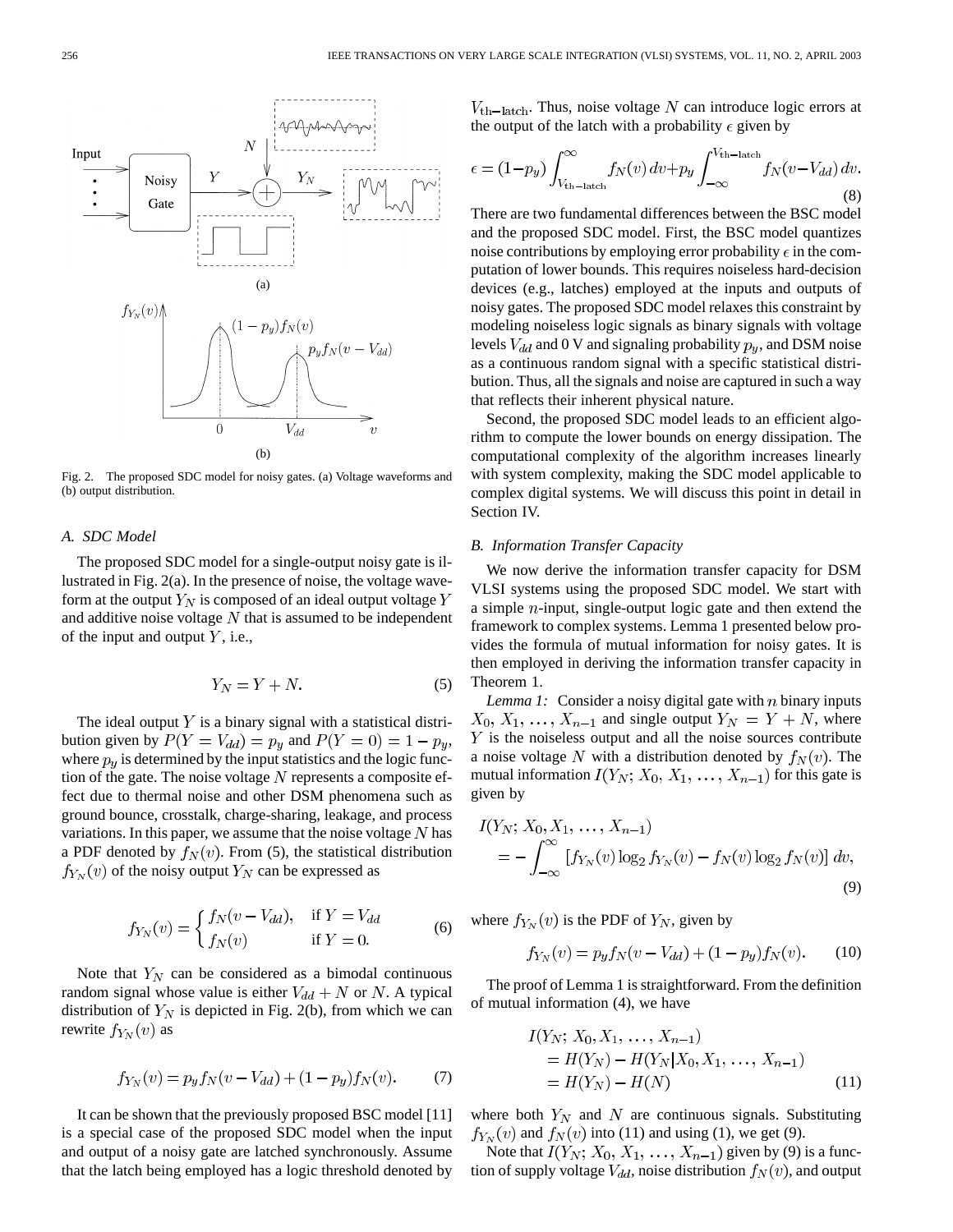

Fig. 3. Mutual information with respect to  $V_{dd}$  and  $p_y$ . (a)  $\sigma_N = 0.4$  V. (b) The increase for  $\sigma_N = 0.3$  V.

probability  $p_y$ . The value of  $p_y$  is determined by the input statistics and the logic function of the gate. In general, it is difficult to obtain an analytical solution for (9); however, numerical solutions are easy to obtain [20].

From Lemma 1, we obtain the information transfer capacity per use as summarized below.

*Theorem 1:* The information transfer capacity per use  $C_u$  of an  $n$ -input, single-output noisy gate is given by

$$
C_u = \max_{\forall p_y} I(Y_N; X_0, X_1, \dots, X_{n-1})
$$
  
=  $I(Y_N; X_0, X_1, \dots, X_{n-1})|_{p_y=0.5}$ . (12)

The proof of Theorem 1 is provided in Appendix A. Theorem 1 indicates that the capacity per use  $C_u$  is achieved when the ideal output Y has a uniform distribution [i.e.,  $P(Y = V_{dd}) =$  $P(Y = 0) = 0.5$ . This is consistent with the observation that  $p_y = 0.5$  implies maximum uncertainty in Y and hence, the largest information content being transferred.

Fig. 3(a) plots the mutual information  $I(Y_N; X)$  using Lemma 1 for a 2-input OR gate in a 0.25  $\mu$ m CMOS process. The noise voltage  $N$  is assumed to be a zero-mean Gaussian distribution with a variance  $\sigma_N = 0.4$  V. As indicated, for every supply voltage  $V_{dd}$ ,  $I(Y_N; X)$  reaches the maximum when  $p_y = 0.5$ . In addition,  $I(Y_N; X)$  is symmetric around  $p_y = 0.5$ . This is consistent with the BSC model. The capacity per use  $C_u$  approaches 1 b/use as  $V_{dd}$  increases. This can be interpreted as the ability of the 2-input OR gate to transfer 1 bit of information for every use provided the supply voltage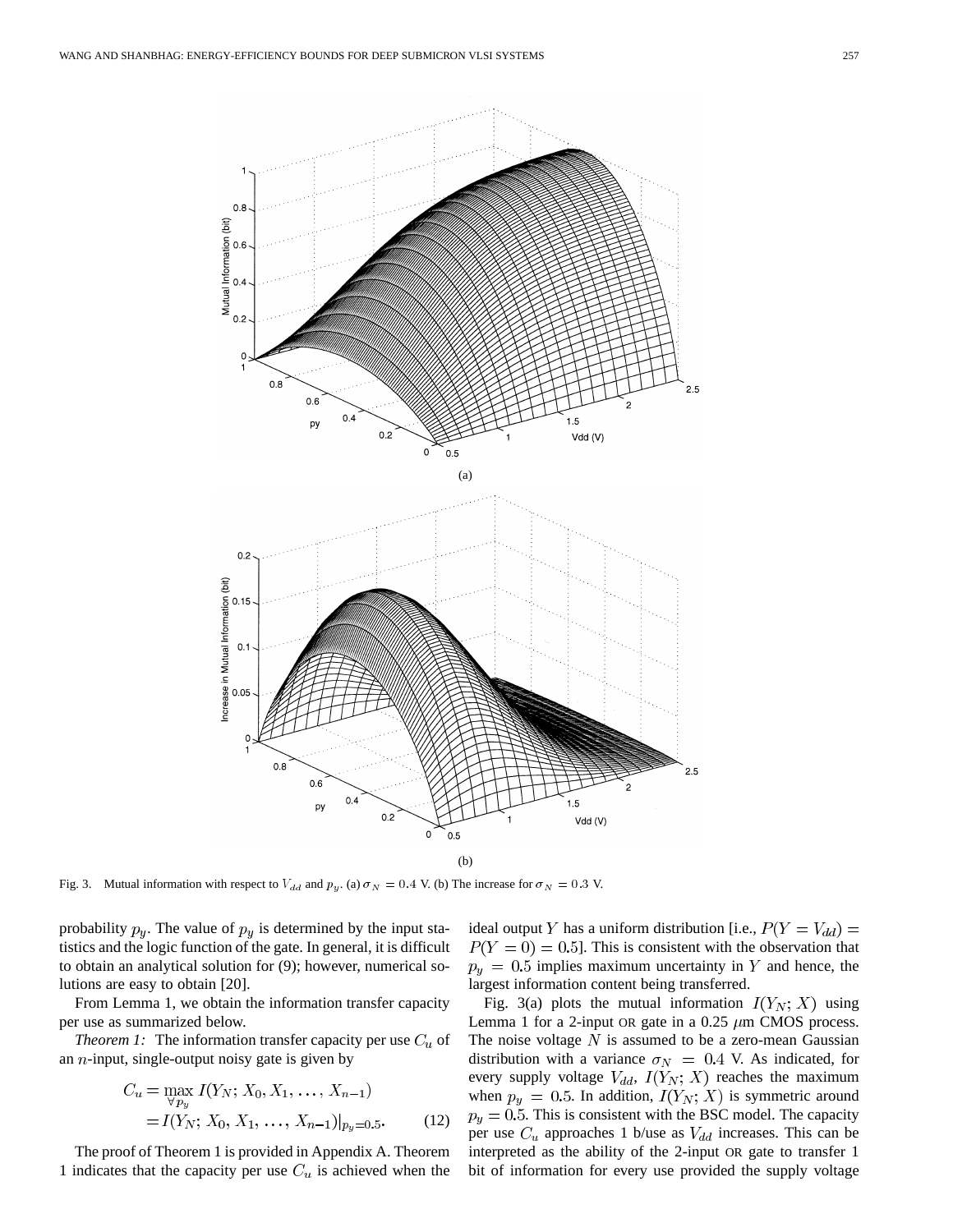$V_{dd}$  is sufficiently high with respect to noise. This is to be expected given the fact that for high enough  $V_{dd}$ , noise becomes negligible and the gate can be approximated as being noiseless. On the other hand,  $C_u$  decreases toward zero with the reduction in  $V_{dd}$ . This reflects the practical scenario where the gate stops functioning on being powered down.

The impact of noise on  $C_u$  is illustrated in Fig. 3(b), where we observe an increase in  $I(Y_N; X)$  (and hence  $C_u$ ) as noise variance  $\sigma_N$  being reduced from 0.4 V to 0.3 V. Obviously, a gate operating in a less noisy medium is more robust and hence can transfer more information.

We now compute the information transfer capacity. Assume that the NMOS and PMOS transistors being used are balanced implying the same low-to-high and high-to-low delays. The maximum signaling rate  $f_c$  at a supply voltage  $V_{dd}$  can be approximated by [21]

$$
f_c = \frac{k_m (V_{dd} - V_t)^{\alpha}}{C_L V_{dd}}\tag{13}
$$

where  $k_m$  is the transconductance of the balanced NMOS and PMOS transistors,  $C_L$  is the load capacitance,  $V_t$  is the transistor threshold voltage, and  $\alpha$  is the velocity saturation index ranging from 1 (velocity saturated) to 2 (without velocity saturation). The information transfer capacity can be obtained as  $C = C_u f_c$ , where  $C_u$  and  $f_c$  are given by (12) and (13), respectively.

As an example, we consider the 2-input OR gate in a 0.25  $\mu$ m CMOS process with the following parameters: 1)  $k_m$  = 80  $\mu$ A/V<sup>2</sup>, 2)  $V_{tn} = |V_{tp}| = 0.4$  V, 3)  $C_L = 30$  fF, 4)  $\alpha = 1.2$ , and 5) information transfer rate  $R = 800$  MB/s. The noise voltage  $N$  is assumed to be a zero-mean Gaussian distribution with a variance  $\sigma_N = 0.4$  V. With  $V_{dd} = 2.5$  V, we obtain  $C_u \approx 1$  b/use and  $f_c = 2.598$  GHz. Therefore, the information transfer capacity of the gate is given by  $C = C_u f_c = 2.598$ Gb/s. Similarly, with  $V_{dd} = 1.0$  V, we obtain  $C_u \approx 0.6$  b/use and  $f_c = 1.445$  Ghz. This gives  $C = 867$  MB/s, which is still larger than the information transfer requirement  $R$ , implying that through appropriate coding, the gate can be operated reliably at a supply voltage as low as 1.0 V. The degradation in  $C$  is primarily due to noise impact becoming increasingly significant as  $V_{dd}$  reduces. Present-day digital circuits operate at sufficiently high voltages so that  $C_u = 1$  b/use and hence R can be as high as  $f_c$ .

It is worth mentioning that (12) and (13) provide a direct correspondence between the information transfer capacity  $C$  and implementation details such as supply voltage, load capacitance, circuit style, CMOS process, and noise parameters. While in this paper we employ rather general models for speed and noise, any specific assumptions or modifications can be easily incorporated into the framework. One such example is the computation of bounds on energy dissipation for noise-tolerant circuit techniques (see Section IV-D), where noise contributions are modeled as an input noise voltage rather than at the output as in the SDC model. Assuming the gate with a voltage transfer characteristic (VTC) function  $T$  [22], the equivalent output noise voltage can be expressed as





Fig. 4. The SDC model for noisy digital systems.

and has a distribution given by [23]

$$
f_{N_{\text{out}}}(v) = \sum_{i=1}^{p} \frac{f_{N_{\text{in}}}(v_i)}{T'(v_i)}
$$
(15)

where  $f_{N_{\text{in}}}(v)$  and  $f_{N_{\text{out}}}(v)$  are the PDFs for the input noise voltage  $N_{\text{in}}$  and the equivalent output noise voltage  $N_{\text{out}}$ , respectively, and  $v_i$  is the root of (14). Thus, we can compute the information transfer capacity for gates subject to input noise by substituting  $f_N(v) = f_{N_{\text{out}}}(v)$  into (9), (10), and (12).

## IV. LOWER BOUNDS ON ENERGY DISSIPATION

In this section, we determine the lower bounds on energy dissipation using the proposed SDC model. These bounds are obtained by solving an energy optimization problem while being subject to the information-theoretic constraint  $C > R$  on reliability. In Section IV-A, we formulate the constrained optimization problem and develop an analytical solution by employing the *Lagrange multiplier* method [24]. In Section IV-B, we present an algorithm to compute the lower bounds and then apply it to multimodule systems, dynamic circuits and noise-tolerant dynamic circuits in Section IV-C to IV-D, respectively.

## *A. Problem Formulation and Solution*

Consider a generic digital system as depicted in Fig. 4. We assume, without loss of generality, that the system consists of  $m$  noisy modules, each generating an ideal (noiseless) output denoted by  $Y_i$  for  $i = 0, 1, ..., m - 1$ . The input of the system is given by  $X = \{X_0, X_1, \ldots, X_{n-1}\}$ , where  $X_i$  is a binary signal. From the SDC model, the total noise contribution can be represented by m output noise voltages  $N_0, N_1, \ldots, N_{m-1}$ . In addition, we assume these noise voltages are independent of each other. The outputs of the system can be expressed as

$$
Y_{N_i} = Y_i + N_i \qquad i = 0, 1, ..., m - 1 \tag{16}
$$

where  $Y_{N_i}$  denotes the actual voltage waveform at the *i*th output and  $N_i$  is the corresponding noise voltage with a distribution given by  $f_{N_i}(v)$ . Note that the assumption on independent noise sources is pessimistic, i.e., the resulting bounds would be greater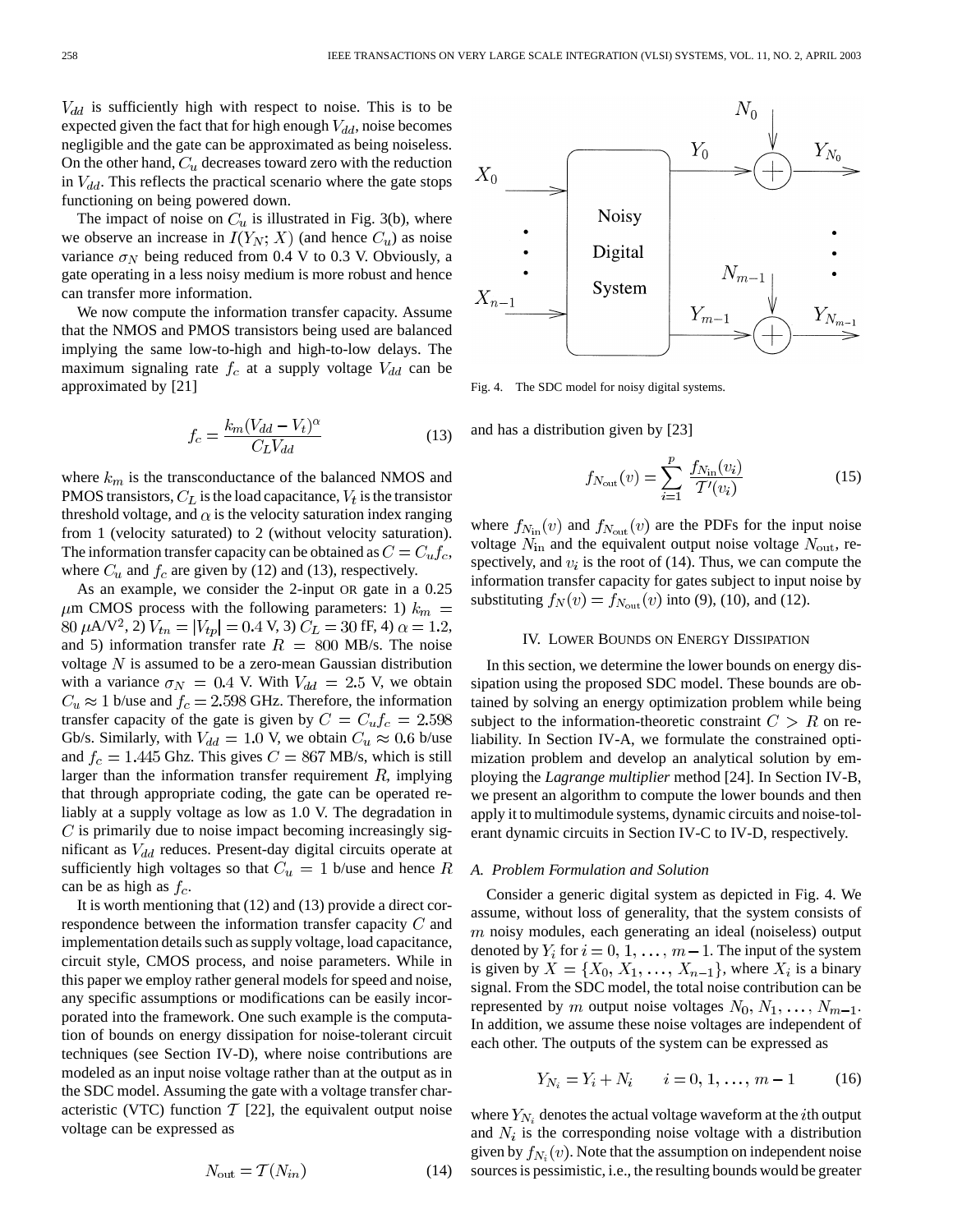than those obtained if the noise sources were correlated. This is due to the fact that independent noise sources incur the largest information loss [9] and thus require higher output probabilities  $p_u$  s and transition probabilities  $t_i$  s to compensate. Furthermore, making the independence assumption simplifies the mathematical development so that the key ideas in the paper can be illustrated clearly.

We consider a silicon implementation where all the NMOS and PMOS transistors share a common power supply and ground. In addition, the NMOS and PMOS transistors are properly sized so that the modules can be operated at the same speed at a nominal supply voltage. For the sake of simplicity, we assume that all the capacitances including the parasitic capacitance, interconnect capacitance, and input capacitance from the following stage are lumped into the load capacitance at the output of the system.

In what follows, we consider the total power dissipation  $P_{\text{tot}}$ to consist primarily of the capacitive component of power dissipation, also referred to as dynamic power dissipation  $P_{\text{dyn}}$ , which is given by [22]

$$
P_{\rm dyn} = \sum_{i=0}^{m-1} t_i C_{L_i} V_{dd}^2 f_c \tag{17}
$$

where  $t_i$  and  $C_{L_i}$  are the average transition probability and the equivalent load capacitance, respectively, for the  $i$ th output, and  $f_c$  is given by (13). In Section IV-D, we will include other power components (e.g., short-circuit and static power) to determine the lower bounds for domino and noise-tolerant circuits.

We note that for dynamic circuits such as conventional domino,  $t_i$  will be equal to the probability of output  $Y_i$  being  $V_{dd}$  (or a logic "1"), i.e.,  $t_i = p_{y_i}$ . This is valid for static circuits as well provided transition signaling [11] (i.e., a logic "1" is represented with a transition and a logic "0" is represented with no transition) is employed at the output. Therefore, in the rest of the paper we will replace  $p_y$  in the information capacity expressions (9)–(12) with the transition probability  $t$  as these two measures are equivalent.

We now determine the lower bounds on energy dissipation for DSM VLSI systems as shown in Fig. 4, using the SDC model. As discussed in Section III, the mutual information  $I(Y_{N_0},\ldots,Y_{N_{m-1}};X_0,\ldots,X_{n-1})$  for such systems is determined by the supply voltage  $V_{dd}$ , output transition probabilities  $t_0, t_1, \ldots, t_{m-1}$  and noise parameters. To simplify notation, we rewrite  $I(Y_{N_0},..., Y_{N_{m-1}}; X_0,..., X_{n-1})$  as an explicit function of these parameters as follows

$$
I(Y_{N_0}, \ldots, Y_{N_{m-1}}; X_0, \ldots, X_{n-1})
$$
  
\n
$$
\stackrel{\Delta}{=} I_{Y_N; X}(V_{dd}, t_0, \ldots, t_{m-1}, \sigma_{N_0}^2, \ldots, \sigma_{N_{m-1}}^2)
$$
 (18)

where  $\sigma_{N_i}^2$  is the variance (energy) of noise voltage  $N_i$ , which is determined by the distribution function  $f_{N_i}(v)$ . Employing similar arguments as in [11], the lower bounds on energy dissipation can be obtained by solving the following optimization problem

$$
\text{minimize:} \quad E_b = \frac{P_{\text{tot}}}{R} \tag{19}
$$

subject to: 
$$
I_{Y_N;X}(V_{dd}, t_0, \ldots, t_{m-1})
$$
  
 $\sigma_{N_0}^2, \ldots, \sigma_{N_{m-1}}^2) f_c = R$  (20)

where  $E_b$  is the energy per information bit.

Note that for any given supply voltage  $V_{dd}$  and noise parameters, the information-theoretic constraint (20) and power dissipation are functions of transition probabilities  $t_0, t_1, \ldots, t_{m-1}$ . Hence, the optimum solution to (19) and (20) is a set of  $t_i$ s ( $i = 0, 1, \ldots, m - 1$ ) that minimizes the power dissipation while satisfying the information-theoretic constraint on reliability. Employing the Lagrange multiplier method [24], we obtain the optimum solution to (19) and (20) as summarized in Theorem 2.

*Theorem 2:* The lower bound on energy dissipation for a digital system consisting of  $m$  noisy modules is achieved with transition probabilities  $t_0^{\text{opt}}, t_1^{\text{opt}}, \ldots, t_{m-1}^{\text{opt}}$  satisfying

$$
\frac{\partial I_{Y_{N_i}}; X(V_{dd}, t_i, \sigma_{N_i}^2)}{\partial t_i}\Bigg|_{(t_i = t_i^{\text{opt}})} \\
= \beta_{\text{max}} C_{L_i} V_{dd}^2, \qquad i = 0, 1, \dots, m - 1 \quad (21)
$$

where  $C_{L_i}$ ,  $t_i$ , and  $\sigma_{N_i}^2$  are the load capacitance, transition probability, and noise variance, respectively, at the *i*th output,  $\beta_{\text{max}}$ is a constant determined by the information-theoretic constraint on reliability, and  $I_{Y_{N_i}}$ ;  $X(V_{dd}, t_i, \sigma_{N_i}^2)$  is the mutual information for the  $i$ th output, which is given by

$$
I_{Y_{N_i}}; X(V_{dd}, t_i, \sigma_{N_i}^2)
$$
  
= 
$$
- \int_{-\infty}^{\infty} [(t_i f_{N_i}(v - V_{dd}) + (1 - t_i) f_{N_i}(v))
$$

$$
\cdot \log_2(t_i f_{N_i}(v - V_{dd}) + (1 - t_i) f_{N_i}(v))
$$

$$
- f_{N_i}(v) \log_2 f_{N_i}(v) \, dv \tag{22}
$$

where  $f_{N_i}(v)$  is the distribution function for the output noise  $N_i$ .

The proof of Theorem 2 is provided in Appendix B. In Section IV-B to IV-D, we will demonstrate the use of Theorem 2 to compute the lower bounds on energy dissipation for various digital systems.

## *B. Computation of Lower Bounds*

We assume that the NMOS and PMOS transistors being used are properly sized to operate at the same speed at a nominal supply voltage. Thus, the parameters  $k_m$  and  $C_{L_i}$ s are fixed making the lower bounds a function of the supply voltage  $V_{dd}$  and transition probabilities  $t_i$ s. From Theorem 2, the objective is to find an optimum combination  $(t_0^{\text{opt}}, t_1^{\text{opt}}, \dots, t_{m-1}^{\text{opt}})$  at each  $V_{dd}$  such that the power dissipation is minimized subject to the information-theoretic requirement  $R$ . Fig. 5 shows the algorithm for computing the lower bounds. For each  $V_{dd}$  we start with a sufficiently small  $\beta$  and compute the values of  $t_i$ s using (21) and (22). These  $t_i$ s are then employed to compute the information transfer metric  $I_{Y_N;X}(V_{dd}, t_0, \ldots, t_{m-1}, \sigma_{N_0}^2, \ldots, \sigma_{N_{m-1}}^2) f_c$  and the result is compared to the information transfer rate  $R$ . If  $I_{Y_N;X}(V_{dd}, t_0, \ldots, t_{m-1}, \sigma_{N_0}^2, \ldots, \sigma_{N_{m-1}}^2) f_c > R$ , the value of  $\beta$  will be increased in small steps until (20) is just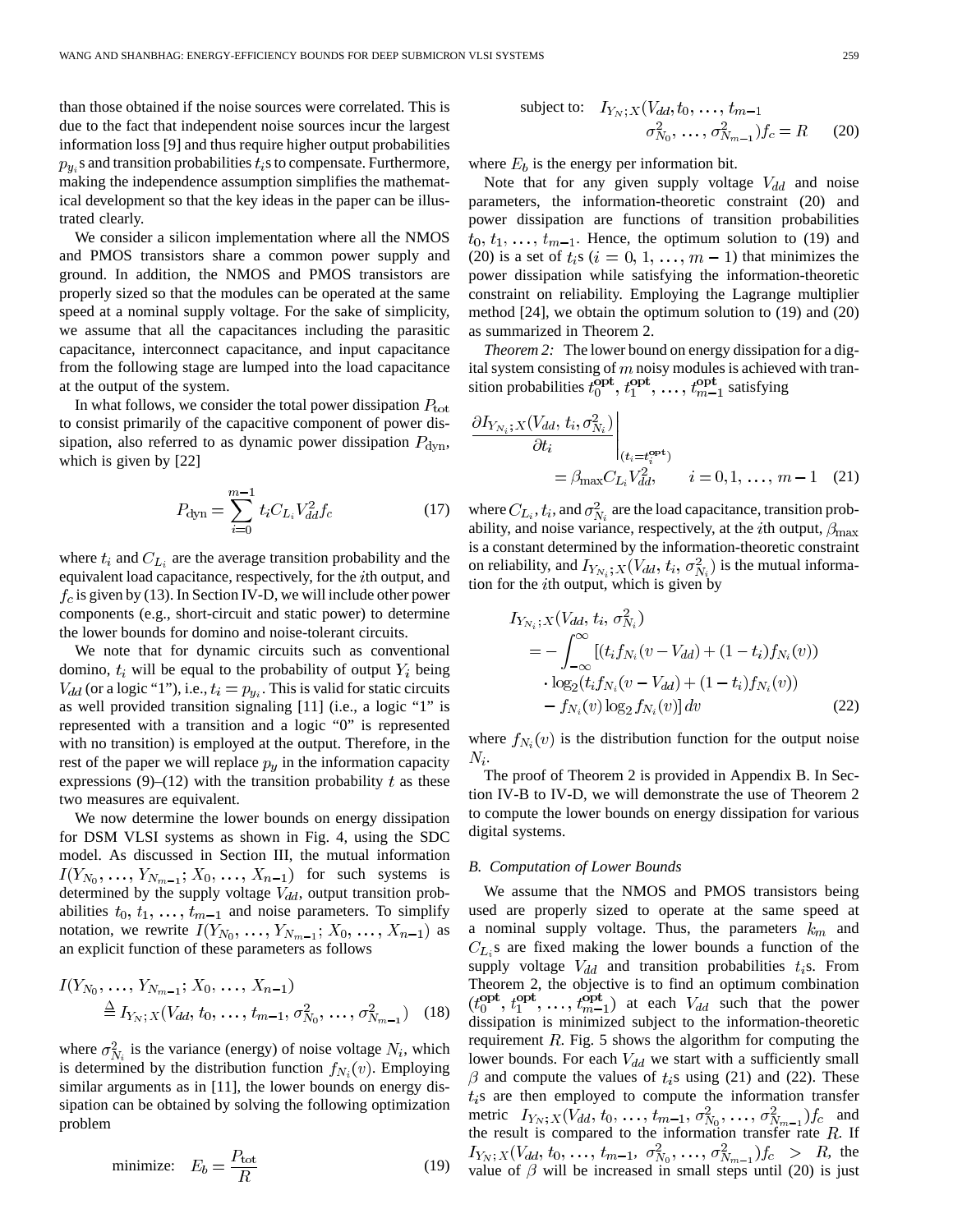| <b>inputs:</b> $f_{N_0}(v), \dots, f_{N_{m-1}}(v), C_{L_0}, \dots, C_{L_{m-1}}, V_{dd}, V_t, k_m, R;$<br>output: $E_b$ ;<br>$\quad$<br>compute $I_{Y_{N_i};X}(V_{dd}, t_i, \sigma_{N_i}^2)$ using (9);<br>compute $\partial I_{Y_{N_i};X}(V_{dd},t_i,\sigma_{N_i}^2)/\partial t_i;$<br>let $\beta = \beta_{init}$ ; |
|---------------------------------------------------------------------------------------------------------------------------------------------------------------------------------------------------------------------------------------------------------------------------------------------------------------------|
| begin                                                                                                                                                                                                                                                                                                               |
| do                                                                                                                                                                                                                                                                                                                  |
| compute $f_c$ using (13);                                                                                                                                                                                                                                                                                           |
| compute $t_i^o : \partial I_{Y_{N_i}:X}(V_{dd}, t_i, \sigma_{N_i}^2)/\partial t_i = \beta C_{L_i} V_{dd}^2;$                                                                                                                                                                                                        |
| compute $\sum_{i=0}^{m-1} I_{Y_{N_i};X}(V_{dd}, t_i^o, \sigma_{N_i}{}^2) f_c;$                                                                                                                                                                                                                                      |
| if $\sum_{i=0}^{m-1} I_{Y_{N_i};X}(V_{dd}, t_i^o, \sigma_{N_i}^2) f_c < R$                                                                                                                                                                                                                                          |
| $\beta = \beta - \Delta \beta$                                                                                                                                                                                                                                                                                      |
| else if $\sum_{i=0}^{m-1} I_{Y_{N_i};X}(V_{dd}, t_i^o, \sigma_{N_i}^2) f_c > R$                                                                                                                                                                                                                                     |
| $\beta = \beta + \Delta \beta$                                                                                                                                                                                                                                                                                      |
| else if $\sum_{i=0}^{m-1} I_{Y_{N_i};X}(V_{dd}, t_i^o, \sigma_{N_i}^2) f_c = R$                                                                                                                                                                                                                                     |
| $\beta = \beta_{\text{max}}$                                                                                                                                                                                                                                                                                        |
| $t_i^{\text{opt}} = t_i^o, i = 0, \cdots, m-1;$                                                                                                                                                                                                                                                                     |
| compute $E_b$ using (19);                                                                                                                                                                                                                                                                                           |
| end if                                                                                                                                                                                                                                                                                                              |
| $V_{dd}=V_{dd}-\Delta V_{dd}$                                                                                                                                                                                                                                                                                       |
| until $V_{dd} = V_{dd,\text{min}}$                                                                                                                                                                                                                                                                                  |
| end                                                                                                                                                                                                                                                                                                                 |

Fig. 5. The algorithm to compute the lower bounds on energy dissipation.

satisfied. The corresponding transition probabilities  $t_i$ s are then employed with  $V_{dd}$  to obtain the lower bounds. Note that the value of  $\Delta\beta$  in Fig. 5 is determined by the precision to which the bounds need to be computed. A smaller value of  $\Delta\beta$ results in higher precision. Therefore, one can start with a fixed step-size and then reduce it as the solution converges.

Note that the proposed algorithm determines the lower bounds by joint optimization of power components from all the modules in the system. The associated computational complexity increases linearly with the number of modules in the system, making the proposed algorithm suitable for determining the energy-efficiency bounds of complex digital systems. In addition, it can be shown that the lower bounds derived via the SDC model are smaller than those obtained via the BSC model.

In Section IV-C and IV-D, we will demonstrate the computation of the lower bounds via the proposed SDC model for multimodule systems, dynamic circuits, and noise-tolerant circuit techniques.

## *C. Lower Bounds for Multimodule Systems*

We now determine the lower bounds on energy dissipation for digital systems consisting of multiple logic modules, each of which generates a noisy output while consuming a certain amount of power. For the purpose of demonstration, we will consider a full-adder which has a SUM module and a CARRY module. The lower bounds for more complex digital systems can be determined in a similar manner.

We assume the following design parameters for the full-adder. 1) The gate is implemented in a 0.25  $\mu$ m CMOS process in static CMOS logic style with dual NMOS and PMOS networks.

2) The NMOS and PMOS transistors are balanced with the same propagation delay. The speed of the gate is given by (13), where  $C_L = 20$  fF–30 fF,  $k_m = 80 \mu A/V^2$ ,  $V_{tn} = |V_{tp}| = 0.4$ V, and  $\alpha = 1.2$ .

3) The noise voltage  $N$  has a zero-mean Gaussian distribution with  $\sigma_N = 0.3$  V–0.4 V. The noise is uncorrelated to the desired input and output signals.

4) The gate has an information transfer rate requirement  $R =$ 800 Mb/s.

Note that in practice the CARRY and SUM modules are possibly subject to noise with different amplitudes or driving different load capacitances. This results in different energy bounds and, hence, we will evaluate them separately.

We first consider the case where the two modules are subject to different noise amplitudes but with the same load capacitance of 30 fF. We assume that the noise voltages  $N_{\text{sum}}$  and  $N_{\rm carry}$  are zero-mean Gaussian distributions with  $\sigma_{N_{\rm sum}} = 0.4$ V and  $\sigma_{N_{\rm carry}} = 0.3$  V, respectively. This implies a more reliable CARRY module. Fig. 6(a) illustrates the lower bounds for the SUM module, CARRY module and the full-adder. Note that the lower bound for the full-adder is obtained by jointly optimizing the power components of different modules under the information-theoretic constraint on reliability. The minimum values of energy per information bit  $E_b$  for the SUM module, CARRY module and the full-adder equal 5.1 fj/b, 6.7 fJ/b and 12 fJ/b at  $V_{dd} = 1.1$  V, 1.0 V and 1.08 V, respectively. Also shown in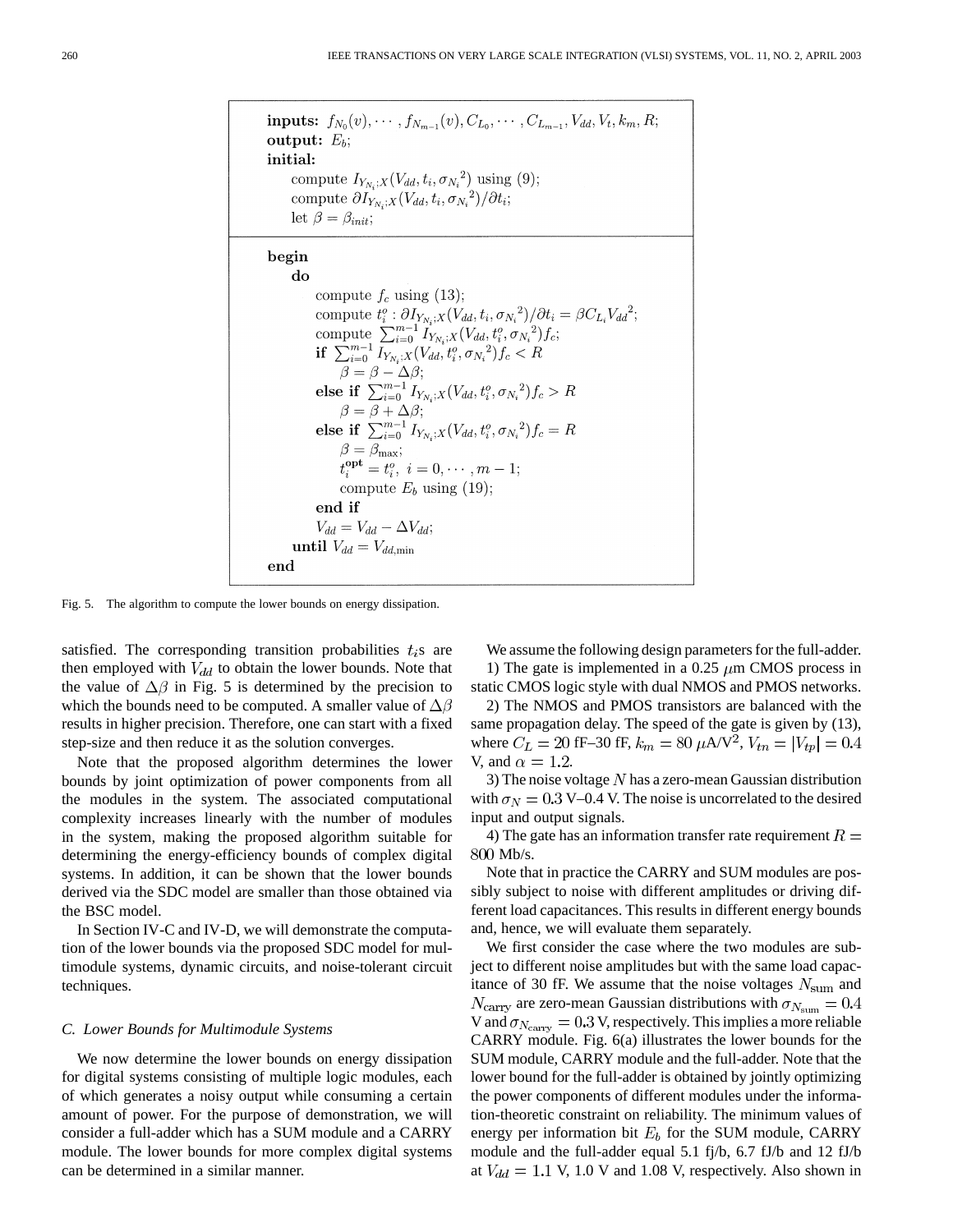

Fig. 6. Lower bounds on energy dissipation for multimodule systems subject to (a) different noise and (b) different load capacitances.

Fig. 6(a) is that the lower bound for the full-adder is achieved when the CARRY module consumes more energy than the SUM module does.

Fig. 6(b) illustrates the lower bounds on energy dissipation when the SUM and CARRY modules drive different load capacitances of 20 fF and 30 fF, respectively, but subject to the same noise amplitude ( $\sigma_N = 0.4$  V). It indicates that the lower bound for the full-adder is achieved when the output driving a larger capacitance consumes less energy. This is to be expected

because such output will have a smaller transition probability [see (21)] which offsets the energy overhead due to the large capacitance.

## *D. Energy-Efficiency Bounds for Noise-Tolerant Circuits*

Noise-tolerant circuit techniques [15]–[18] improve noise-immunity by employing additional elements to prevent logic errors from occurring in the presence of noise. Thus, one would expect noise-tolerant circuits to be less energy-efficient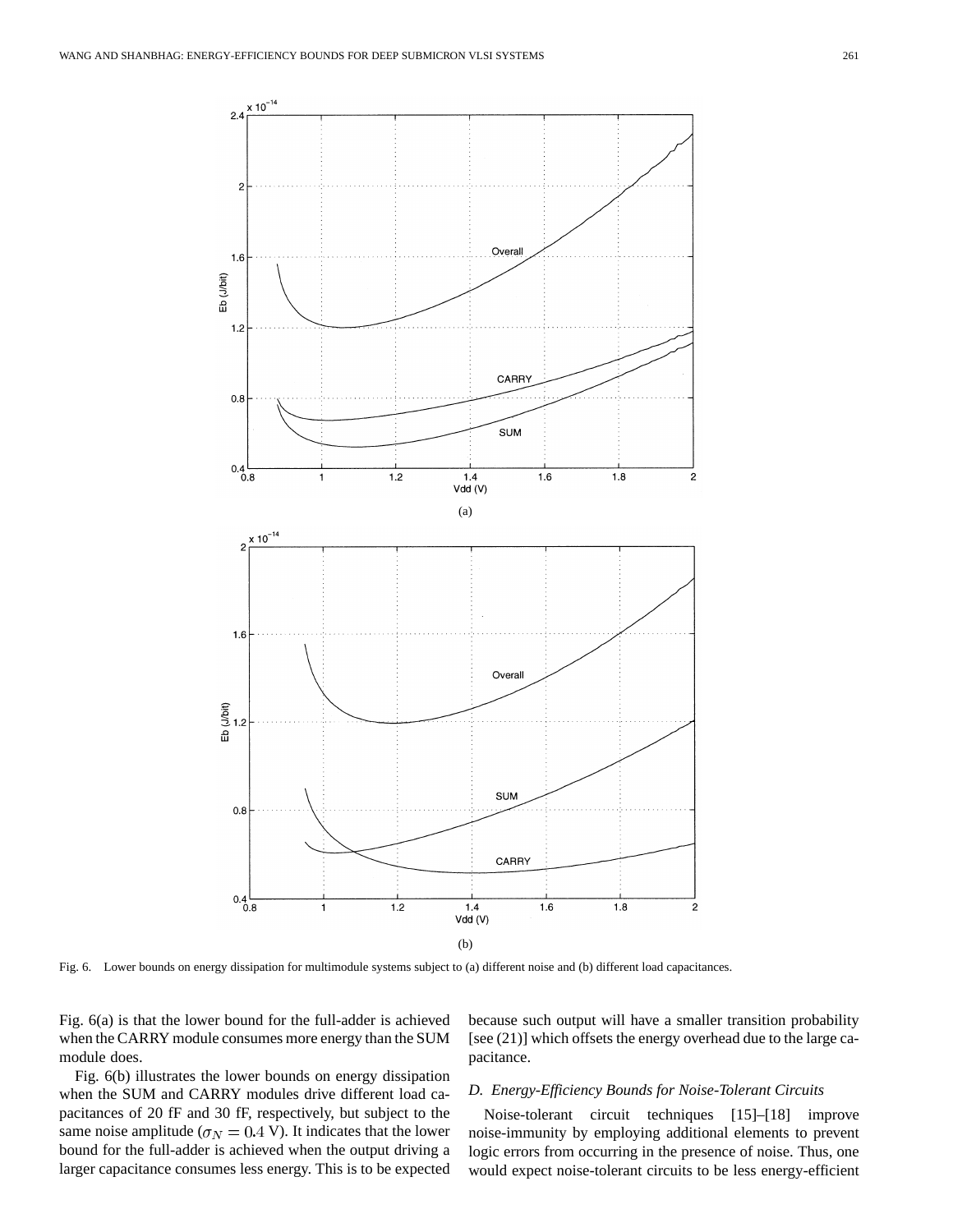

Fig. 7. Dynamic style 3-input OR gates. (a) Conventional domino. (b) Mirror technique.

than conventional circuits. In this subsection, we determine the lower bounds on energy-efficiency for noise-tolerant circuit techniques such as the mirror technique [15]. It will be shown that noise-tolerance improves the energy-efficiency when operating at the lower bound.

Fig. 7 depicts two 3-input OR gates implemented by the conventional domino (with a keeper) and the mirror technique in a 0.25  $\mu$ m CMOS technology. It is known that domino circuits are inherently susceptible to noise [5] due to their low switching threshold voltage  $V_{th}$ , defined as the input voltage at which the output changes state. For the domino OR gate shown in Fig. 7(a),  $V_{th} = V_{tn}$ , where  $V_{tn}$  is the threshold voltage of an NMOS transistor. The previously proposed mirror technique [15] improves noise-immunity via employing two identical NMOS evaluation nets. One additional NMOS transistor M1, whose gate voltage is controlled by the dynamic node voltage, provides a conduction path between the common node  $x$  of the two evaluation nets and  $V_{dd-nt}$ . During the precharge phase, transistor M1 is turned on and the common node voltage  $V_x$  is charged up to  $(V_{dd-nt} - V_{tn})$ . Due to body-effect, the switching threshold voltage of the upper NMOS net is increased, thereby improving the noise-immunity. Note that the noise-immunity of the gate can be tuned by either changing the voltage  $V_{dd-nt}$  or resizing the transistor M1.

The total power dissipation of digital gates consists of dynamic power  $P_{\text{dyn}}$ , short-circuit power  $P_{\text{sc}}$  and static power  $P_{\text{stat}}$ , where  $P_{\text{stat}}$  has two components  $P_{\text{sub}}$  (due to subthreshold leakage) and  $P_{DC}$  (due to DC power dissipation). Considering the fact that the two gates in Fig. 7 have  $P_{DC} = 0$ and  $P_{\text{sub}}$  is relatively small (this is because  $V_{tn} = 0.4$  V), we express the total power dissipation as

$$
P_{\text{tot}} = tC_L V_{dd}^2 f_c + tI_{sc} V_{dd} \tag{23}
$$

where  $I_{\rm sc}$  is the average short-circuit current evaluated over each signaling period when the gate switches. Note that the two gates consume nontrivial short-circuit power as indicated in Fig. 7.

From  $(23)$ , the problem of deriving the energy-efficiency bounds for domino and mirror circuits is stated as follows:

minimize: 
$$
E_b = \frac{tC_L V_{dd}^2 f_c + tI_{sc}V_{dd}}{R}
$$
  
subject to:  $I_{Y_N; X}(V_{dd}, t, \sigma_N^2) f_c = R.$  (24)

From Theorem 2, the solution to (24) can be obtained as

$$
\frac{\partial I_{Y_N;X}(V_{dd}, t, \sigma_N^2)}{\partial t}\Big|_{(t=t^{\text{opt}})} = \beta_{\text{max}} \left( C_L V_{dd}^2 + I_{\text{sc}} V_{dd} T_c \right)
$$
\n(25)

where  $T_c = 1/f_c$  is the signaling period.

Fig. 8 illustrates the lower bounds derived from the proposed SDC model for a 3-input static, domino, and mirror OR gates. The mirror gate was designed to have  $V_{dd-nt} = V_{dd}$  with M1 being eight times the minimum size. For consistency, we sized the transistors in all three gates to operate at the same speed at nominal  $V_{dd} = 2.5$  V while driving a 30 fF load. This implies that the pull-down NMOS transistors in Fig. 7(b) are sized up resulting in larger parasitic capacitances. We account for this design overhead by extracting the capacitances from the layout and adding them to the 30 fF load capacitance. Please note that during the computation of the lower bounds we relax the speed constraint and instead keep only the constraint on the information transfer rate  $R = 800$  Mb/s. We assume all three gates to be subject to an input noise voltage  $N_{\text{in}}$  which is zero-mean Gaussian with  $\sigma_{N_{in}} = 0.4$  V. The equivalent output noise voltages are obtained from (14) and (15). As shown, the minimum  $E_b$  of the conventional domino gate is found to be 20 fJ/b, whereas that of the mirror gate is 13 fJ/b, which is 35% lower. Furthermore, we also see that the static gate, while being inherently noise-tolerant, is also energy-inefficient when operating at the lower bound.

Thus, we find that from an information-theoretic perspective, noise-tolerant circuits provide the best trade off between noise-immunity and energy-efficiency than either domino or static circuits.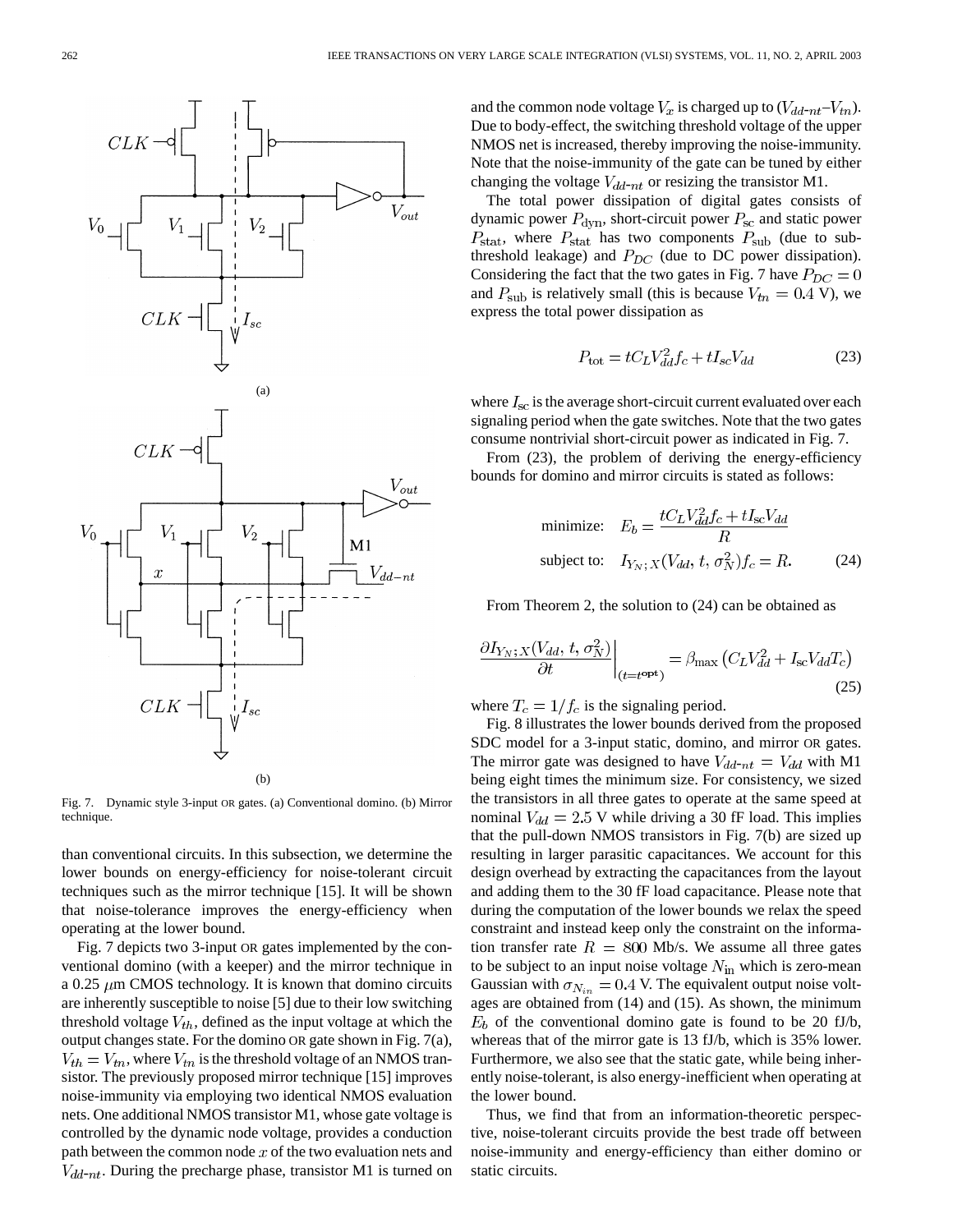

Fig. 8. Lower bounds on energy dissipation via the proposed SDC model.

# V. APPLICATION TO HIGH-SPEED, LOW-POWER ARITHMETIC CIRCUITS

In this section, we employ noise-tolerance in high-speed arithmetic circuits to reduce power dissipation subject to a specified level of algorithmic performance, thereby reducing the gap between the bounds on energy-efficiency and the actual energy dissipation of practical systems. In particular, we consider adders with large word sizes which are a key datapath element in the design of high-performance microprocessors and digital signal processing systems. The problem of improving reliability while maintaining energy-efficiency is of great importance given the design challenge of achieving high data rate in noisy media. This requires joint optimization of noise-immunity, energy dissipation, speed as well as other design parameters.

Wide adders are typically constructed by combining identical smaller adder modules. One commonly used module is the *Manchester* domino adder [22] which employs the concept of *carry lookahead* for speed improvement. In Section V-A, we propose a noise-tolerant scheme based on the mirror technique to improve the noise-immunity of conventional Manchester adders. In Section V-B, we define performance measures that will be employed to evaluate the usefulness of the proposed noise-tolerant Manchester adder in a digital signal processing system. In Section V-C, we apply this noise-tolerant Manchester adder in a CDMA receiver and demonstrate a 31.2%–51.4% energy reduction. In addition, we compute the lower bounds on energy dissipation for this CDMA receiver and compare it with the actual energy dissipated via the use of a noise-tolerant design. We show that the lower bounds on energy dissipation are  $2.8 \times$  below the actual energy consumed. This example shows very clearly that noise-tolerance is effective in reducing the gap between the actual energy consumed and the lower bounds.

# *A. Noise-Tolerant, High-Speed Adder Design*

The speed of wide adders is limited by the speed of carry signals propagating through the carry chain. Carry lookahead technique [22] computes carry signals to each stage in parallel, thereby improving the speed. For the  $i$ th stage, the carry signal  $C_i$  and sum signal  $S_i$  are obtained as

$$
C_i = G_i + P_i C_{i-1} \tag{26}
$$

$$
S_i = P_i \oplus C_{i-1} \tag{27}
$$

where  $\oplus$  denotes the XOR operation,  $G_i$  and  $P_i$  are the generate and propagate signals, respectively, which are given by

 $\overline{\phantom{a}}$ 

$$
G_i = A_i B_i \tag{28}
$$

$$
P_i = A_i + B_i \tag{29}
$$

where  $A_i$  and  $B_i$  are the *i*th bit of two input operands A and B, respectively. Expanding (26), we get

$$
C_i = G_i + P_i G_{i-1} + P_i P_{i-1} G_{i-2} + \dots + P_i \dots P_1 C_0.
$$
 (30)

From (30), the complexity of computing  $C_i$  becomes large very quickly as the bit-width increases. Hence, carry lookahead addition typically spans no more than four stages.

Manchester adders employ a domino style of carry lookahead addition for high-speed and low-complexity. Fig. 9(a) illustrates the circuit schematic of a conventional Manchester adder, where the carry signals  $\overline{C_0}-\overline{C_4}$  are generated in parallel from internal nodes. A carry-bypass scheme is employed to reduce the worst-case delay when all  $P_i$ s are "1." It is known that Manchester adders improve speed by approximately  $4\times$ over ripple-carry adders.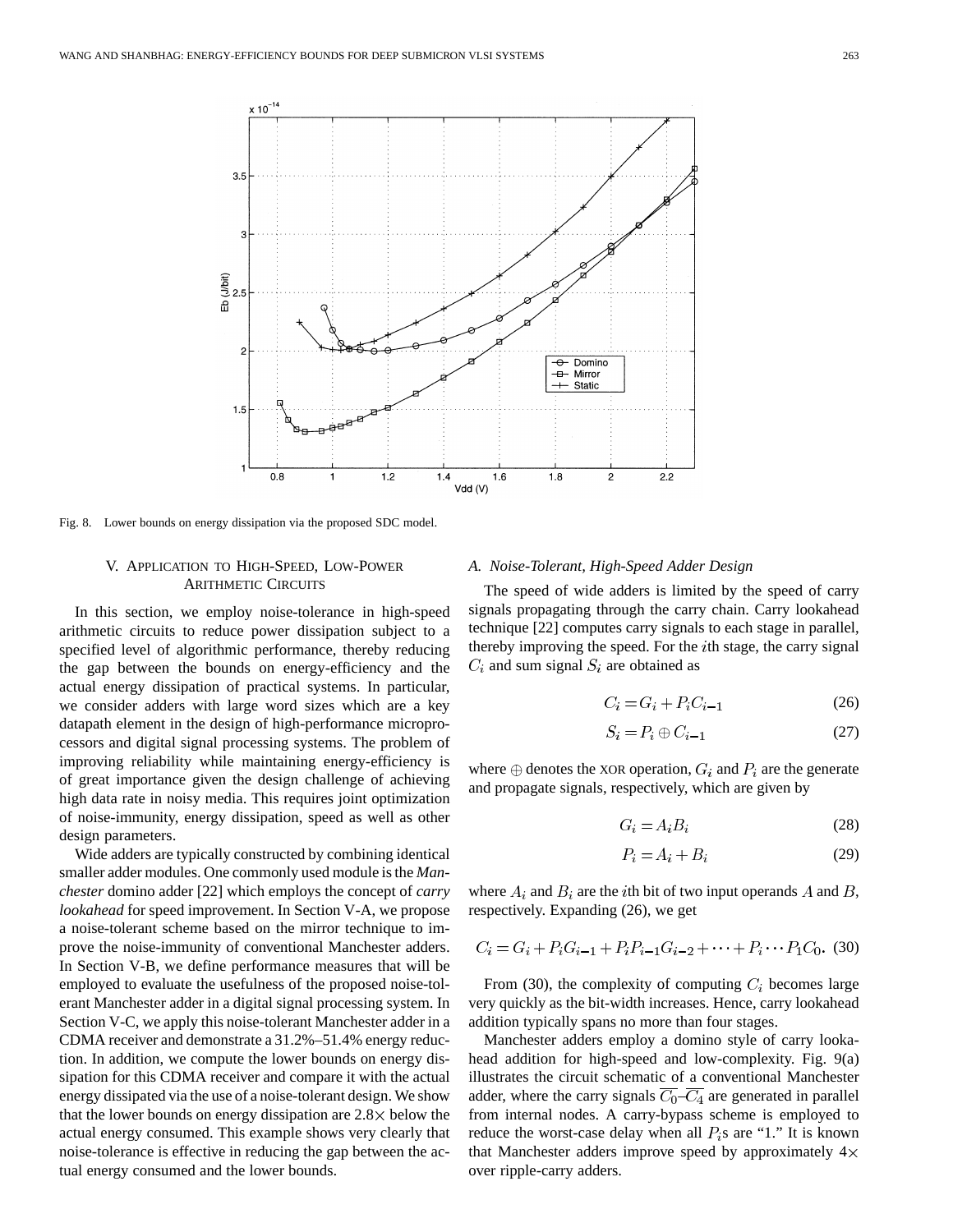

Fig. 9. Manchester carry chain: (a) domino and (b) noise-tolerant design.

While Manchester adders are fast, the inherent presence of domino style makes it susceptible to noise, thereby putting a tight requirement on supply voltage for reliable operation. Such adders are, therefore, power hungry compared to ripple-carry adders. In this section, we apply the mirror technique to the design of a noise-tolerant Manchester adder. The result we expect to demonstrate is that a noise-tolerant Manchester adder will be much more energy-efficient than a conventional Manchester adder while delivering the same algorithmic performance, i.e., the SNR, when employed in a CDMA receiver.

As shown in Fig. 9(b), the proposed scheme protects the errorprone dynamic nodes  $\overline{C_0}-\overline{C_4}$  by employing mirror transistors for short pull-down paths, i.e., paths consisting of NMOS transistors with  $G_i$  and  $CLK$  as their gate inputs. Note that this approach is effective because a longer pull-down path with more stacked NMOS transistors is more robust to noise. In addition, short pull-down paths are not on the critical delay paths and, hence, do not affect the overall speed when applying noise-tolerance.

# *B. Performance Measures*

We assume that the magnitude and duration of intermittent noise pulses are sufficient to cause logic errors. The error probability  $\epsilon$  for dynamic gates can be obtained from the *noise-immunity curves*(NICs) [15], [25]. As shown in Fig. 10, a point on the NIC indicates the duration and amplitude of an input noise pulse  $V_n$  that will erroneously discharge dynamic nodes and cause an output error. Thus, noise pulses corresponding to the points that lie above the NIC will cause output errors. Obviously, the more noise-immune a circuit technique is, the higher its NIC will be.

Assume that the evaluation time equals  $T_c/2 = 1/(2f_c)$  and that the corresponding point on the NIC is denoted by  $V_N$ . Given a noise model that consists of a distribution  $f_{V_n, T_n}(v, t)$  on the amplitude and duration as shown in Fig. 10, the error probability  $\epsilon$  can be obtained as

$$
\epsilon = \int_{V_N}^{\infty} \int_{t_v}^{T_c/2} f_{V_n, T_n}(v, t) dt dv \qquad (31)
$$

where the second integral starts from  $t<sub>v</sub>$  (determined by the variable v of the first integral and the given NIC) and ends at  $T_c/2$ . From (31),  $\epsilon$  is a function of supply voltage  $V_{dd}$  because both  $T_c$  and  $V_N$  are functions of  $V_{dd}$ . Note that noise-tolerant circuits will have a smaller probability of error  $\epsilon$  as compared to conventional domino. Also, a higher  $V_{dd}$  reduces  $\epsilon$ .

It is more convenient to use the measure of *mean-squared error* (MSE) for arithmetic circuits because errors at different output bits have different weights (e.g., an error occurring at the *i*th bit has a value of  $\pm 2^i$ . The MSE, denoted by  $\sigma_e^2$ , for an *n*-bit adder is defined as

$$
\sigma_e^2 = \sum_{i=0}^{n-1} \epsilon_i (2^i)^2 \tag{32}
$$

where  $\epsilon_i$  is the error probability at the *i*th output bit and can be computed via (31).

## *C. Performance Comparison*

We now present the results of algorithmic performance and energy dissipation for the proposed noise-tolerant adder scheme in the context of a CDMA wireless communication system [26]. The basic principle of CDMA is to spread the spectrum of a narrowband message signal by multiplying it with a wideband binary pseudo-noise (PN) sequence whose rate is  $N_c$  times that of the original signal, where  $N_c$  is the length of the PN sequence. It can be shown that this type of modulation has the property of suppressing jamming, interference from other users, and selfinterference due to multipath propagation. Due to this, CDMA techniques have been widely employed in multiuser wireless communications.

In the receiver, the incoming signal needs to be despread by the same PN sequence to recover the transmitted symbols.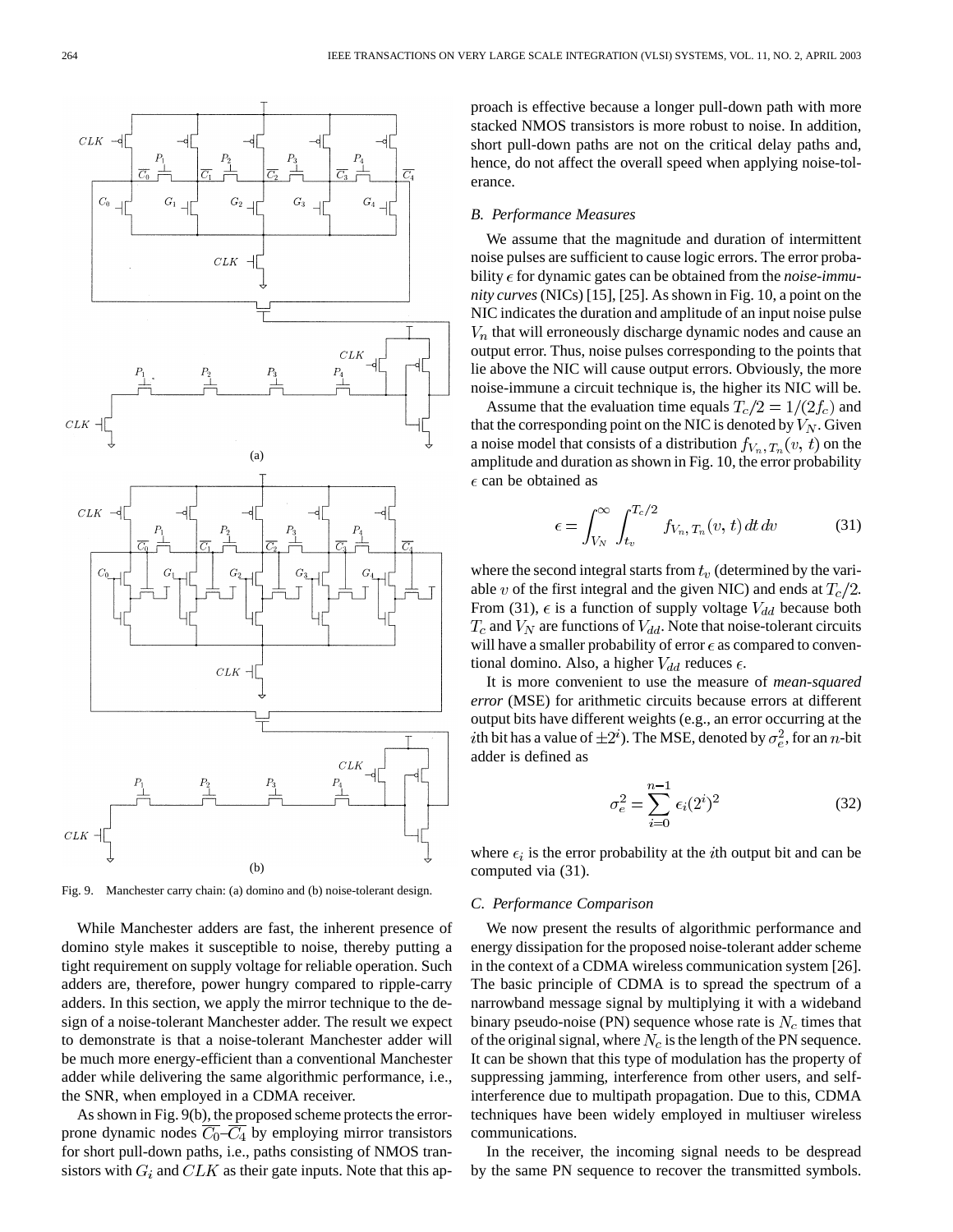

Fig. 10. Determining  $\epsilon$  from noise-immunity curves.



Fig. 11. A correlator for CDMA communications.

This can be achieved by a correlation operation as illustrated in Fig. 11, where a multiplication involves computing the absolute value of the received signal. We assume that the received signal  $r[n]$  has 8-bit precision and the length of the binary PN sequence  $p[n]$  is  $N_c = 256$ . The accumulator has 16-bit precision, which requires four 4-bit Manchester adders (see Fig. 9) for high-speed addition. The noise from the underlying circuits is assumed to have an amplitude  $V_n$  which is zero-mean Gaussian with  $\sigma_n = 0.4$  V, and a duration  $T_n$  which is uniformly distributed between 0 and  $T_c/2$ . The magnitude and duration of intermittent noise pulses are sufficient to cause logic errors during accumulation. The error probability is computed from (31) and then employed to flip the adder outputs in order to emulate a noisy hardware. The final output has a  $SNR$  requirement of 20 dB as recommended in [27] and expressed as

$$
\text{SNR} = 10 \log_{10} \left( \frac{\sigma_s^2}{\sigma_n^2 + \sigma_e^2} \right) \ge 20 \, \text{dB} \tag{33}
$$

where  $\sigma_s^2$  and  $\sigma_n^2$  are the variances of the desired signal and signal noise, respectively, and  $\sigma_e^2$  is given by (32).

Fig.  $12(a)$  shows the plot of energy dissipation versus SNR for different designs. The curve denoted by "NT $(i)$ " refers to the 16-bit adder where the top  $i$  MSBs are implemented via the mirror technique [see Fig. 9(b)]. To achieve the specified SNR, the domino Manchester adder consumes the maximum energy due to its low noise-immunity requiring a high  $V_{dd}$  for reliable operation. For the proposed technique, NT(8) consumes the minimum amount of energy indicating that it is the optimum in terms of energy-efficiency.

Fig. 12(b) plots the energy per information bit  $E_b$  at the specified SNR of 20 dB for different implementations along with the lower bounds. The lower bounds were computed by modeling Manchester adders as a multi-input multi-output SDC model and employing Theorem 2. First, we observe that noise-tolerant designs reduce energy dissipation by 31.2%–51.4% over conventional systems. This is due to the fact that any improvement in noise-immunity makes it easy to achieve reliable operation at low supply voltages, thereby, improving the energy-efficiency in the presence of noise. Second, the actual energy dissipation for conventional domino system is  $5.3\times$  above its lower bound while that for NT(8) is only  $2.8 \times$  above the bound. This is an improvement by a factor of  $1.9 \times$ . Finally, we observe that the overhead due to noise-tolerance starts to dominate in NT(12) and NT(16), which offsets the improvement in noise-tolerance and the resulting improvement in energy-efficiency.

It is worth mentioning that algorithmic noise-tolerance (ANT) techniques [13], [14] can be employed concurrently with circuit-level noise-tolerant techniques [NT(8) in this case] in order to further improve the energy-efficiency.

#### VI. CONCLUSION

An algorithm has been presented in this paper for deriving the lower bounds on energy dissipation of noisy digital systems.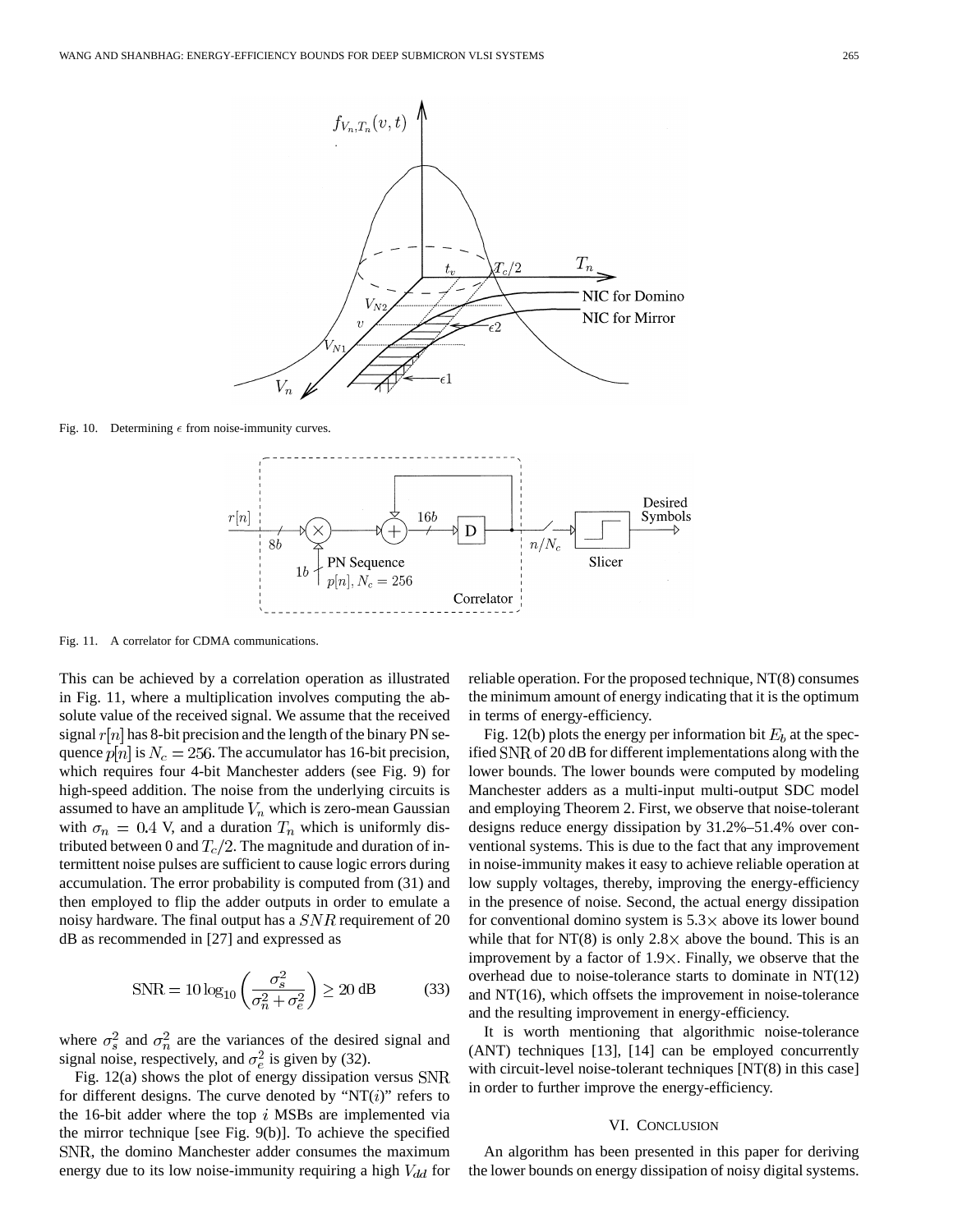

Fig. 12. Performance of the proposed noise-tolerant scheme. (a) Energy dissipation versus algorithmic performance and (b) in comparison with the lower bounds.

These bounds are obtained by modeling digital systems as a SDC and employing information-theoretic considerations. We have shown that noise-tolerant dynamic circuits offer the best trade off between energy-efficiency and reliability when operating in the presence of noise. Employing a 16-bit noise-tolerant Manchester adder in a CDMA receiver, we demonstrate a 31.2%–51.4% energy reduction, and also show that the lower bounds on energy for this receiver are  $2.8 \times$  below the actual energy consumed. Further, we show that noise-tolerance reduces the gap between the lower bounds and actual energy dissipation by a factor of  $1.9 \times$ . The results presented in this paper are a continuation of our past work [8], [11] on developing an information-theoretic framework for deep submicron VLSI systems. The elements of this framework are consistent with the recommendation in [1] to view DSM VLSI systems as communication networks and to develop noise-tolerance techniques at the circuit, architectural and algorithmic levels.

Future work needs to be directed toward reducing the gap between the lower bounds and the actual power dissipation. One approach for achieving this goal is to employ the SDC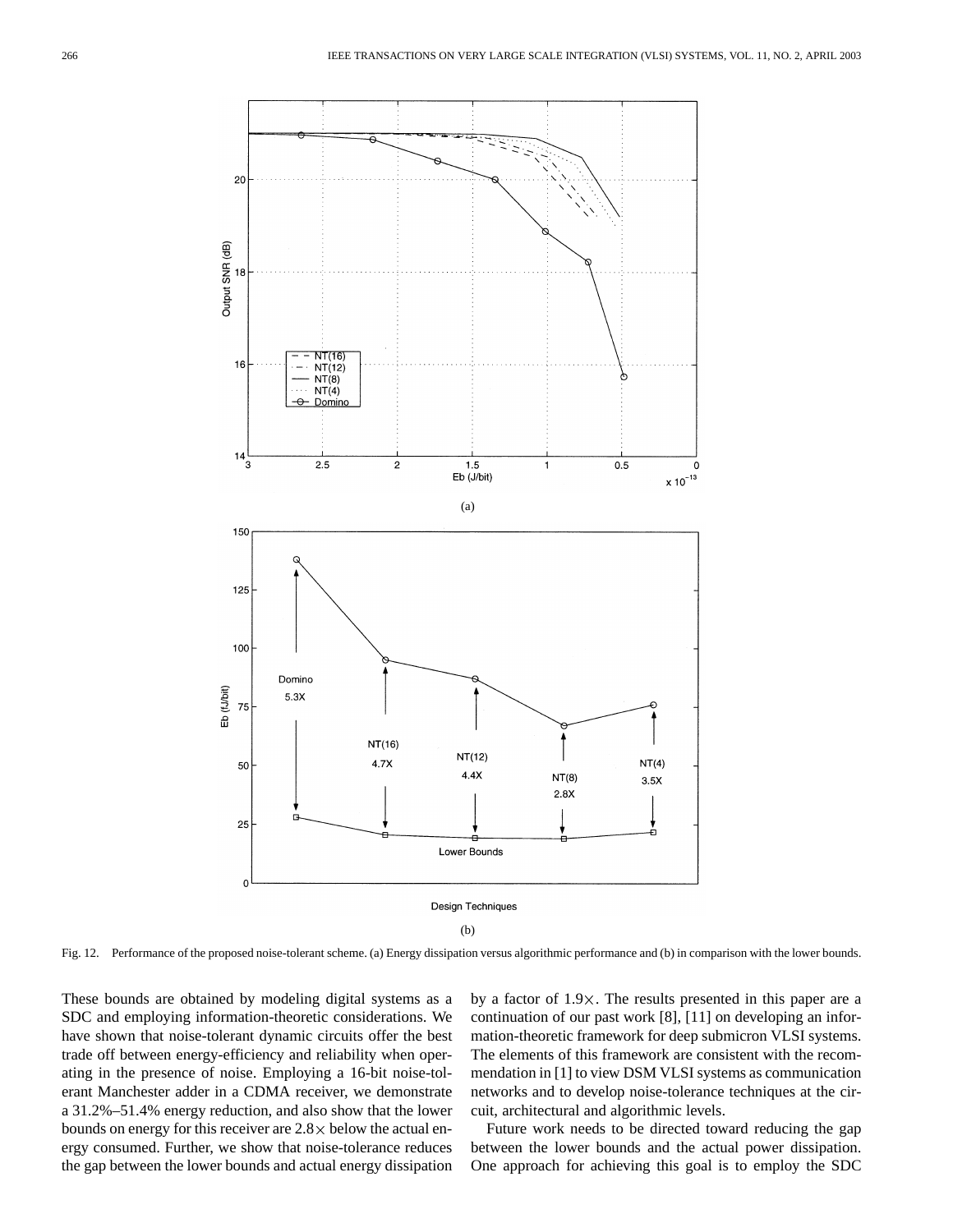model for computing the bounds on energy-efficiency of complex VLSI systems, and to develop design methodologies based on a concurrent application of circuit [15], [16] and algorithmic noise-tolerance [13], [14] design techniques to approach these bounds.

# APPENDIX A PROOF OF THEOREM 1

In this appendix, we prove that the mutual information  $I(Y_N = Y + N; X_0, X_1, ..., X_{n-1})$  of an *n*-input, single-output noisy gate achieves the maximum when  $p_y \stackrel{\Delta}{=} P(Y = 1) = 0.5.$ 

From Lemma 1, we rewrite  $I(Y_N; X_0, X_1, \ldots, X_{n-1})$  as

$$
I(Y_N; X_0, X_1, ..., X_{n-1})
$$
  
= 
$$
- \int_{-\infty}^{\infty} [(p_y f_N(v - V_{dd}) + (1 - p_y) f_N(v))
$$

$$
\cdot \log_2(p_y f_N(v - V_{dd}) + (1 - p_y) f_N(v))
$$

$$
- f_N(v) \log_2 f_N(v)] dv.
$$
 (A1)

Taking partial derivative of  $I(Y_N; X_0, X_1, \ldots, X_{n-1})$  with respect to  $p_y$ , we get

$$
\frac{\partial I(Y_N; X_0, X_1, \dots, X_{n-1})}{\partial p_y} = -\int_{-\infty}^{\infty} [(f_N(v - V_{dd}) - f_N(v)) + \frac{1}{\ln 2} (f_N(v - V_{dd}) + (1 - p_y)f_N(v)) + \frac{1}{\ln 2} (f_N(v - V_{dd}) - f_N(v))] dv = -\int_{-\infty}^{\infty} (f_N(v - V_{dd}) - f_N(v)) + \log_2(p_y f_N(v - V_{dd}) + (1 - p_y)f_N(v)) dv \tag{A2}
$$

where we utilize the fact that

$$
\int_{-\infty}^{\infty} \frac{1}{\ln 2} \left[ f_N(v - V_{dd}) - f_N(v) \right] dv = 0.
$$
 (A3)

The maximum value of  $I(Y_N; X_0, X_1, \ldots, X_{n-1})$  is obtained at the point where

$$
\frac{\partial I(Y_N; X_0, X_1, \dots, X_{n-1})}{\partial p_y} = 0.
$$
 (A4)

From (A2), this implies

$$
\int_{-\infty}^{\infty} f_N(v - V_{dd})
$$
  
\n
$$
\cdot \log_2(p_y f_N(v - V_{dd}) + (1 - p_y) f_N(v)) dv
$$
  
\n
$$
= \int_{-\infty}^{\infty} f_N(v) \log_2(p_y f_N(v - V_{dd}) + (1 - p_y) f_N(v)) dv.
$$
  
\n(A5)

Obviously, (A5) is satisfied if and only if  $p_y = 0.5$ . Furthermore, we have

$$
\frac{\partial^2 I(Y_N; X_0, X_1, \dots, X_{n-1})}{\partial p_y^2} = -\frac{1}{\ln 2} \int_{-\infty}^{\infty} \frac{(f_N(v - V_{dd}) - f_N(v))^2}{p_y f_N(v - V_{dd}) + (1 - p_y) f_N(v)} dv \le 0.
$$
\n(A6)

Thus,  $I(Y_N; X_0, X_1, ..., X_{n-1})$  at  $p_y = 0.5$  is indeed a global maximum.

# APPENDIX B PROOF OF THEOREM 2

In this appendix, we derive the optimum solution  $(t_0^{\text{opt}}, t_1^{\text{opt}}, \dots, t_{m-1}^{\text{opt}})$  for the energy optimization problem (19) and (20).

Consider the mutual information for the noisy system shown in Fig. 4

$$
I_{Y_N; X}(V_{dd}, t_0, \ldots, t_{m-1}, \sigma_{N_0}^2, \ldots, \sigma_{N_{m-1}}^2)
$$
  
\n
$$
\stackrel{\triangle}{=} I(Y_{N_0}, \ldots, Y_{N_{m-1}}; X_0, \ldots, X_{n-1})
$$
  
\n
$$
= H(Y_{N_0}, \ldots, Y_{N_{m-1}}|X_0, \ldots, X_{n-1})
$$
  
\n
$$
= H(Y_{N_0}, \ldots, Y_{N_{m-1}}|X_0, \ldots, X_{n-1})
$$
  
\n
$$
= H(Y_{N_0}, \ldots, Y_{N_{m-1}}) - H(N_0, \ldots, N_{m-1})
$$
  
\n
$$
\leq \sum_{i=0}^{m-1} (H(Y_{N_i}) - H(N_i))
$$
 (B1)

where the equality is achieved if the  $m$  outputs  $Y_{N_0}, Y_{N_1}, \ldots, Y_{N_{m-1}}$  are statistically independent. Note that for typical digital systems where  $n \geq m$ , there always exists certain input probabilities such that the outputs are independent of each other [23]. As will be shown, the lower bound on energy dissipation is obtained when the outputs are statistically independent.

We denote the mutual information  $(H(Y_{N_i}) - H(N_i))$ for the *i*th output as  $I_{Y_N}: X(V_{dd}, t_i, \sigma_N^2)$ . From Lemma 1, is given by

$$
I_{Y_{N_i}}; X(V_{dd}, t_i, \sigma_{N_i}^2)
$$
  
=  $-\int_{-\infty}^{\infty} [(t_i f_{N_i}(v - V_{dd}) + (1 - t_i) f_{N_i}(v))$   
 $\cdot \log_2(t_i f_{N_i}(v - V_{dd}) + (1 - t_i) f_{N_i}(v))$   
 $- f_{N_i}(v) \log_2 f_{N_i}(v) \, dv$  (B2)

where  $f_{N_i}(v)$  is the distribution function for the noise voltage  $N_i$ .

Consider the power dissipation  $P_{\text{tot}}$  as primarily consisting of dynamic power dissipation. Employing (B1) and (B2), we rewrite the optimization problem (19) and (20) as

minimize: 
$$
\sum_{i=0}^{m-1} t_i C_{L_i} V_{dd}^2 f_c
$$
 (B3)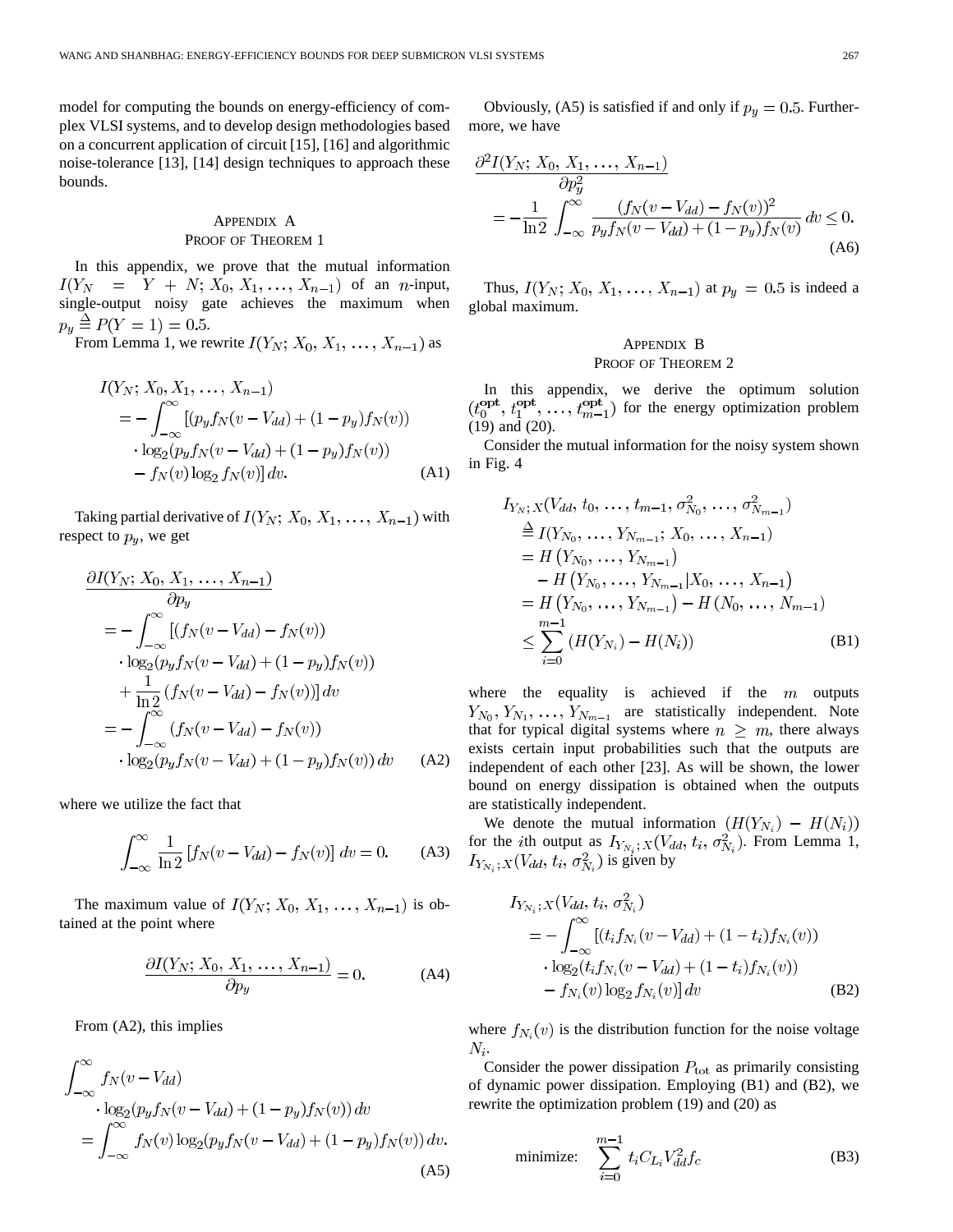subject to: 
$$
\sum_{i=0}^{m-1} I_{Y_{N_i};X}(V_{dd}, t_i, \sigma_{N_i}^2) f_c \ge R.
$$
 (B4)

This is a standard optimization problem that can be solved using the Lagrange multiplier method [24]. Define function  $\mathcal{J}(t_0, t_1, \ldots, t_{m-1}; \lambda)$  as

$$
\mathcal{J}(t_0, t_1, \dots, t_{m-1}; \lambda)
$$
\n
$$
= \sum_{i=0}^{m-1} t_i C_{L_i} V_{dd}^2 f_c
$$
\n
$$
+ \lambda \left( R - \sum_{i=0}^{m-1} I_{Y_{N_i}}; X(V_{dd}, t_i, \sigma_{N_i}^2) f_c \right) \quad (B5)
$$

where  $\lambda$  is the a real-valued Lagrange multiplier. Differentiating  $\mathcal{J}(t_0, t_1, \ldots, t_{m-1}; \lambda)$  with respective to  $t_i$ , we get

$$
\frac{\partial \mathcal{J}(t_0, t_1, \dots, t_{m-1}; \lambda)}{\partial t_i}
$$
  
=  $C_{L_i} V_{dd}^2 f_c - \lambda f_c \frac{\partial I_{Y_{N_i}} X(V_{dd}, t_i, \sigma_{N_i}^2)}{\partial t_i}$ . (B6)

Let (B6) be zero, we have

$$
\frac{\partial I_{Y_{N_i}}(V_{dd}, t_i, \sigma_{N_i}^2)}{\partial t_i} = \beta C_{L_i} V_{dd}^2, \qquad i = 0, 1, ..., m - 1 \quad (B7)
$$

where  $\beta = 1/\lambda$ . The optimum solution  $(t_0^{\text{opt}}, t_1^{\text{opt}}, \dots, t_{m-1}^{\text{opt}})$ to (B3) and (B4) is thus obtained from (B7) at  $\lambda = \lambda_{\min}$ , or equivalently  $\beta = \beta_{\text{max}}$ , where the information-theoretic constraint (B4) is just met, i.e.,

$$
\sum_{i=0}^{m-1} I_{Y_{N_i}; X}(V_{dd}, t_i^{\text{opt}}, \sigma_{N_i}^2) f_c = R.
$$
 (B8)

This is because that  $\partial I_{Y_N}: X(V_{dd}, t_i, \sigma_N^2)/\partial t_i$  is a monotonically decreasing function with respective to  $t_i$  [see (A6) with replaced by  $t_i$ ]. From (B7), for any  $\beta < \beta_{\rm max}$  (or  $\lambda > \lambda_{\rm min}$ ), making  $\sum_{i=0}^{m-1} I_{Y_N}: X(V_{dd}, t_i, \sigma_N^2) f_c > R$ , which also leads to a larger power dissipation due to the increase in  $t_i$ .

## **REFERENCES**

- [1] The 2001 International Technology Roadmap for Semiconductors [Online]. Available: http://public.itrs.net/Files/2001ITRS/Home.htm.
- [2] B. Davari, R. H. Dennard, and G. G. Shahidi, "CMOS scaling for highperformance and low power—The next ten years," *Proc. IEEE*, vol. 83, pp. 595–606, Apr. 1995.
- [3] R. Gonzalez, B. M. Gordon, and M. A. Horowitz, "Supply and threshold voltage scaling for low power CMOS," *IEEE J. Solid-State Circuits*, vol. 32, pp. 1210–1216, Aug. 1997.
- K. L. Shepard and V. Narayanan, "Noise in deep submicron digital design," in *Proc. '96 Int. Conf. Computer-Aided Design*, San Jose, CA, Nov. 1996, pp. 524–531.
- [5] P. Larsson and C. Svensson, "Noise in digital dynamic CMOS circuits," *IEEE J. Solid-State Circuits*, vol. 29, pp. 655–662, June 1994.
- [6] J. D. Meindl, "Low power microelectronics: Retrospect and prospect," *Proc. IEEE*, vol. 83, pp. 619–635, Apr. 1995.
- [7] E. A. Vittoz, "Low-power design: Ways to approach the limits," in *Proc. '94 IEEE Int. Solid-State Conf.*, San Francisco, CA, Feb. 1994, pp. 14–18.
- [8] N. R. Shanbhag, "A mathematical basis for power-reduction in digital VLSI systems," *IEEE Trans. Circuits Syst. II*, vol. 44, pp. 935–951, Nov. 1997.
- [9] C. E. Shannon, "A mathematical theory of communication," *Bell Syst. Tech. J.*, pt. I, vol. 27, pp. 379–423, part II, pp. 623–656, 1948.
- [10] J. D. Meindl and J. A. Davis, "The fundamental limit on binary switching energy for terascale integration (TSI)," *IEEE J. Solid-State Circuits*, vol. 36, pp. 1515–1516, Oct. 2000.
- [11] R. Hedge and N. R. Shanbhag, "Toward achieving energy-efficiency in presence of deep submicron noise," *IEEE Trans. VLSI Syst.*, vol. 8, pp. 379–391, Aug. 2000.
- [12] P. P. Sotiriadis, A. Chandrakasan, and V. Tarokh, "Maximum achievable energy reduction using coding with applications to deep sub-micron buses," in *Proc. of Intl. Symp. on Circuits and Syst.*, 2002, p. 85.
- [13] R. Hegde and N. R. Shanbhag, "Soft digital signal processing," *IEEE Trans. VLSI Syst.*, vol. 9, pp. 813–823, Dec. 2001.
- [14] L. Wang and N. R. Shanbhag, "Low-power AEC-based MIMO signal processing for Gigabit Ethernet 1000 Base-Ttransceivers," in *Proc. of Int. Symp. Low-Power Electronics Design (ISLPED)*, Huntington Beach, CA, Aug. 2001, pp. 334–339.
- [15]  $\frac{15}{2}$ , "An energy-efficient, noise-tolerant dynamic circuit technique," *IEEE Trans. Circuits Syst. II*, vol. 47, pp. 1300–1306, Nov. 2000.
- [16] G. Balamurugan and N. R. Shanbhag, "The twin-transistor noise-tolerant dynamic circuit technique," *IEEE J. Solid-State Circuits*, vol. 36, pp. 273–280, Feb. 2001.
- [17] J. J. Covino, "Dynamic CMOS circuits with noise immunity," U.S. Patent 5 650 733, 1997.
- [18] G. P. D'Souza, "Dynamic logic circuit with reduced charge leakage," U.S. Patent 5 483 181, 1996.
- [19] R. H. Krambeck, C. M. Lee, and H.-F. S. Law, "High-speed compact circuits with CMOS," *IEEE J. Solid-State Circuits*, vol. 17, pp. 614–619, June 1982.
- [20] P. J. Davis and P. Rabinowitz, *Methods of Numerical Integration*. New York: Academic, 1984.
- [21] J. M. Daga and D. Auvergne, "A comprehensive delay macro modeling for submicrometer CMOS logics," *IEEE J. Solid-State Circuits*, vol. 34, pp. 42–55, Jan. 1999.
- [22] S. M. Kang and Y. Leblebici, *CMOS Digital Integrated Circuits: Analysis and Design*. New York: McGraw-Hill, 1996.
- [23] H. Stark and J. W. Woods, *Probability, Random Processes, and Estimation Theory for Engineers*. Englewood Cliffs, NJ: Prentice-Hall, 1994.
- [24] D. P. Bertsekas, *Nonlinear Programming*. Boston, MA: Athena Scientific, 1995.
- [25] G. A. Katopis, "Delta-I noise specification for a high-performance computing machine," *Proc. IEEE*, vol. 73, pp. 1405–1415, Sept. 1985.
- [26] R. L. Peterson, R. E. Ziemer, and D. E. Borth, *Introduction to Spread Spectrum Communications*. Englewood Cliffs, NJ: Prentice-Hall, 1995.
- [27] M. Honig, U. Madhow, and S. Verdu, "Blind adaptive multiuser detection," *IEEE Trans. Inform. Theory*, vol. 41, pp. 944–960, July 1995.
- [28] S. Ramprasad, N. R. Shanbhag, and I. N. Hajj, "Signal coding for lowpower: Fundamental limits and practical realizations," *IEEE Trans. Circuits Syst. II*, vol. 46, pp. 923–929, July 1999.



**Lei Wang** (M'01) received the B.Eng. and M.Eng. degree from Tsinghua University, Beijing, China, in 1992 and 1996, respectively, and the Ph.D. degree from the University of Illinois at Urbana-Champaign, Urbana, IL, in 2001.

In summer 1999, he was with Microprocessor Research Labs, Intel Corporation, Hillsboro, OR, where his work involved the development of high-speed and noise-tolerant VLSI design techniques. In 2001, he joined Hewlett-Packard Microprocessor Design Labs, Fort Collins, CO. His current research

interests include design and implementation of low-power, high-speed, and noise-tolerance VLSI systems.